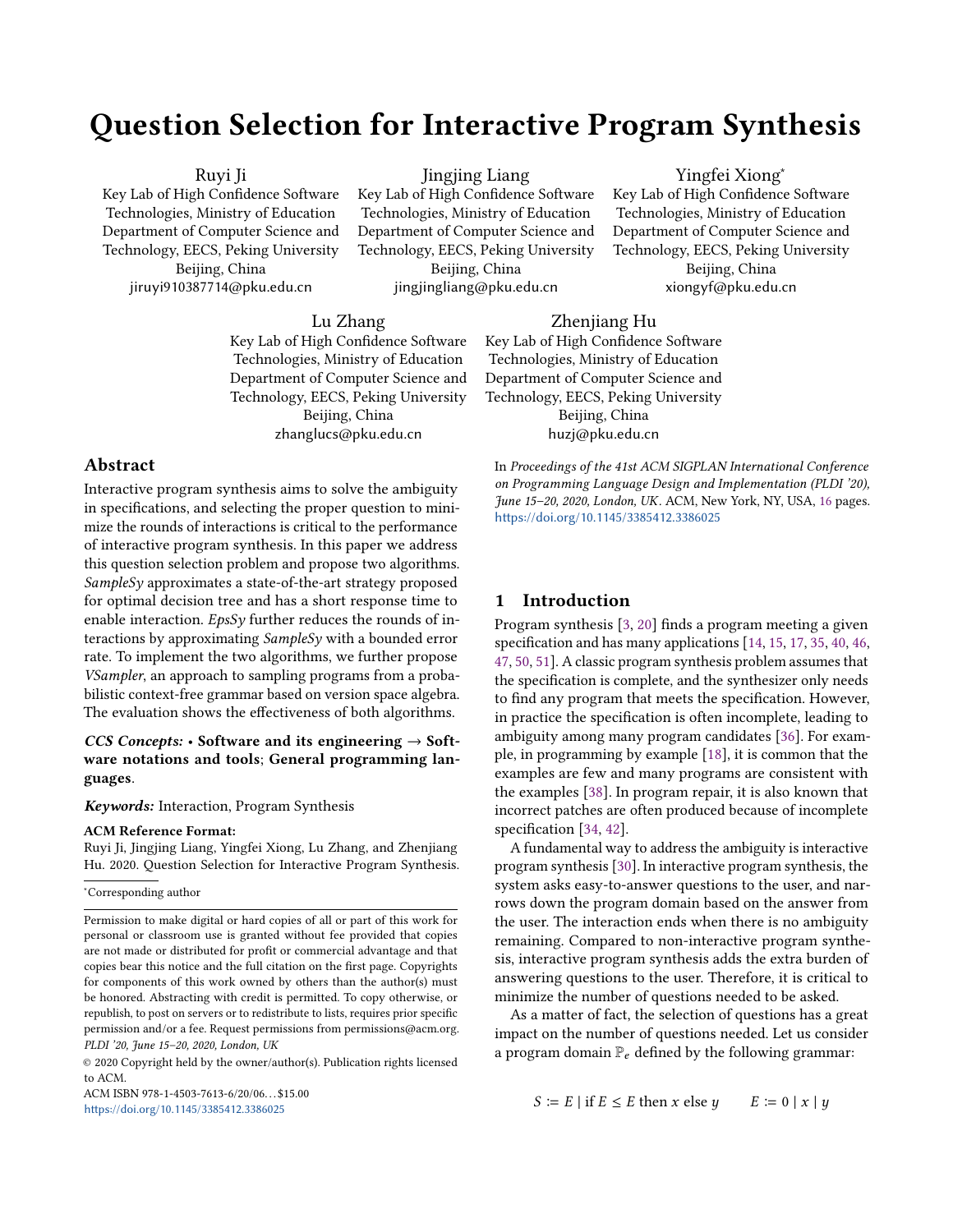There are nine semantically different programs in the domain, as follows.

| $(p_1)$ 0 $(p_2)$ if $0 \le x$ then x else y $(p_3)$ if $0 \le y$ then x else y |  |
|---------------------------------------------------------------------------------|--|
| $(p_4)$ x $(p_5)$ if $x \le 0$ then x else y $(p_6)$ if $x \le y$ then x else y |  |
| $(p_7)$ y $(p_8)$ if $y \le 0$ then x else y $(p_9)$ if $y \le x$ then x else y |  |
|                                                                                 |  |

To find out which program is the desired one, an interactive synthesis system may use input-output questions, i.e., in each round, the system selects an input, and asks the output of the input from the user. The selection of questions can significantly affect the number of questions. For example, when the target program is  $p_6$ , it is possible to finish synthesis with two questions:  $(1, 2)$  and  $(2, 1)$ , where  $(a, b)$  represents input  $x = a, y = b$ . But if the synthesizer always chooses inputs from  $\{(0,i)|i \geq 0\}$ , the interaction will never finish since these inputs cannot distinguish  $p_6$  from  $p_1$ .

As a result, it is important to study the question selection problem. Given a program domain  $\mathbb P$  with a probability distribution  $\varphi$  on it, a domain  $\mathbb Q$  of questions, and a sequence C of previous questions and answers, the question selection problem is to select the next question from Q such that the expected number of questions needed to remove ambiguity is minimized. As far as we are aware, the question selection problem has not been studied in the program synthesis community, and recent interactive program synthesis approaches all randomly select questions, leading to unnecessarily extra burden to the user.

In this paper we address the question selection problem for interactive program synthesis. Our basic idea is to adapt a state-of-the-art polynomial-time strategy for optimal decision tree problem, minimax branch [\[2,](#page-13-3) [11,](#page-13-4) [21\]](#page-14-11), which selects the question where the worst user answer gives the best reduction of the program domain. In this example,  $(-1, 1)$  is one best choice for the first question because it can exclude at least 5 programs whatever the answer is.

However, there are two main challenges in adapting minimax branch. First, applying this strategy requires to calculate for each program, each question, and each answer, whether the program is excluded or not. As a result, the time complexity is  $O(|\mathbb{P}|\times |\mathbb{Q}|\times |\mathbb{A}|)$ , where  $|\mathbb{P}|, |\mathbb{Q}|$ , and  $|\mathbb{A}|$  are the sizes of the program domain, question domain, and answer domain, respectively. Even for this small example,  $|\mathbb{P}| \times |\mathbb{Q}| \times |\mathbb{A}|$ is already  $9 \times 2^{96}$  (assuming x and y are 32-bit integers).<br>Such a computation is almost impossible to be finished in Such a computation is almost impossible to be finished in a fast interactive session. Second, due to the complexity of program domains, minimax branch still results in too many questions for some practical problems. In our evaluation, an algorithm approximating minimax branch uses up to 18 questions, which involves too much burden to the user.

We propose two algorithms to address the two challenges. The first algorithm, SampleSy, approximates minimax branch using a Monte Carlo method: in each turn, SampleSy firstly samples a small set P of programs from the remaining program domain, and then applies minimax branch only to P. For

example, if the samples are  $p_1, p_3, p_7$ , SampleSy still chooses  $(-1, 1)$ , which is the best input on distinguishing these three samples. In this way  $SampleS<sub>V</sub>$  removes the enumeration on the program domain. To further remove the enumerations on the question and answer domains, SampleSy generates constraints whose sizes only depend on  $|P|$  and utilizes an SMT solver to solve them: whether there exists question  $q$ , such that at most *t* programs whose answers are the same. In this way,  $t$  is an upper bound of the worst-case program domain reduction for question  $q$ . By searching on  $t$ , Sam $p$ leSy finds the best question q. Finally, since sampling  $P$  also requires a significant amount of time, SampleSy utilizes the intervals when the user answers the question to perform the sampling, and thus ensures a short response time. We show that SampleSy approximates minimax branch with a bounded probability.

The second algorithm, *EpsSy*, reduces the rounds of interactions by allowing bounded errors, i.e., potentially returning an incorrect program with a bounded probability. EpsSy reduces the rounds of interactions from two aspects. First, when a random sample from the program domain already ensures the bounded error rate, we stop the interaction process. For example, when the bounded error rate is 5%, if in the remaining program domain there is a program whose probability is larger than 95%, the interaction process will be stopped. Second, EpsSy further utilizes the fact that many modern synthesizers are able to accurately predict the desired program in many cases, and if a predicted program survives from a number of questions that are selected to challenge it, the predicted program is probably the correct program. For example, suppose the samples are  $p_1, p_3, p_7$ , a synthesizer predicts  $p_1$  to be the target program, and  $EpsSy$ asks for  $(-1, 1)$ . If  $p_1$  is incorrect, the probability for it to survive from this question will be about <sup>1</sup>/3, since it performs differently from <sup>2</sup>/<sup>3</sup> samples. We show that the error rate of EpsSy is bounded, and is controlled by adjusting the number of samples and the number of challengeable questions.

To implement the two algorithms, we need a sampler to sample from the remaining program domain according to a distribution. In other words, the sampler not only finds programs that are consistent with the existing questions and answers, as a standard synthesizer does, but also needs to ensure the programs are drawn from a distribution. We introduce VSampler to perform this task. VSampler samples programs from a version space algebra (VSA) [\[49\]](#page-15-4) according to a probabilistic context-free grammar (PCFG) [\[25\]](#page-14-12). PCFG is a standard way to model distributions over a set of programs represented by a CFG. VSA is a commonly-used data structure to represent a program domain reduced from input-output questions, which are the most common type of questions. Since the size of a program is also an important indicator of probability and PCFG does not directly support size-related distribution, VSampler also introduces a method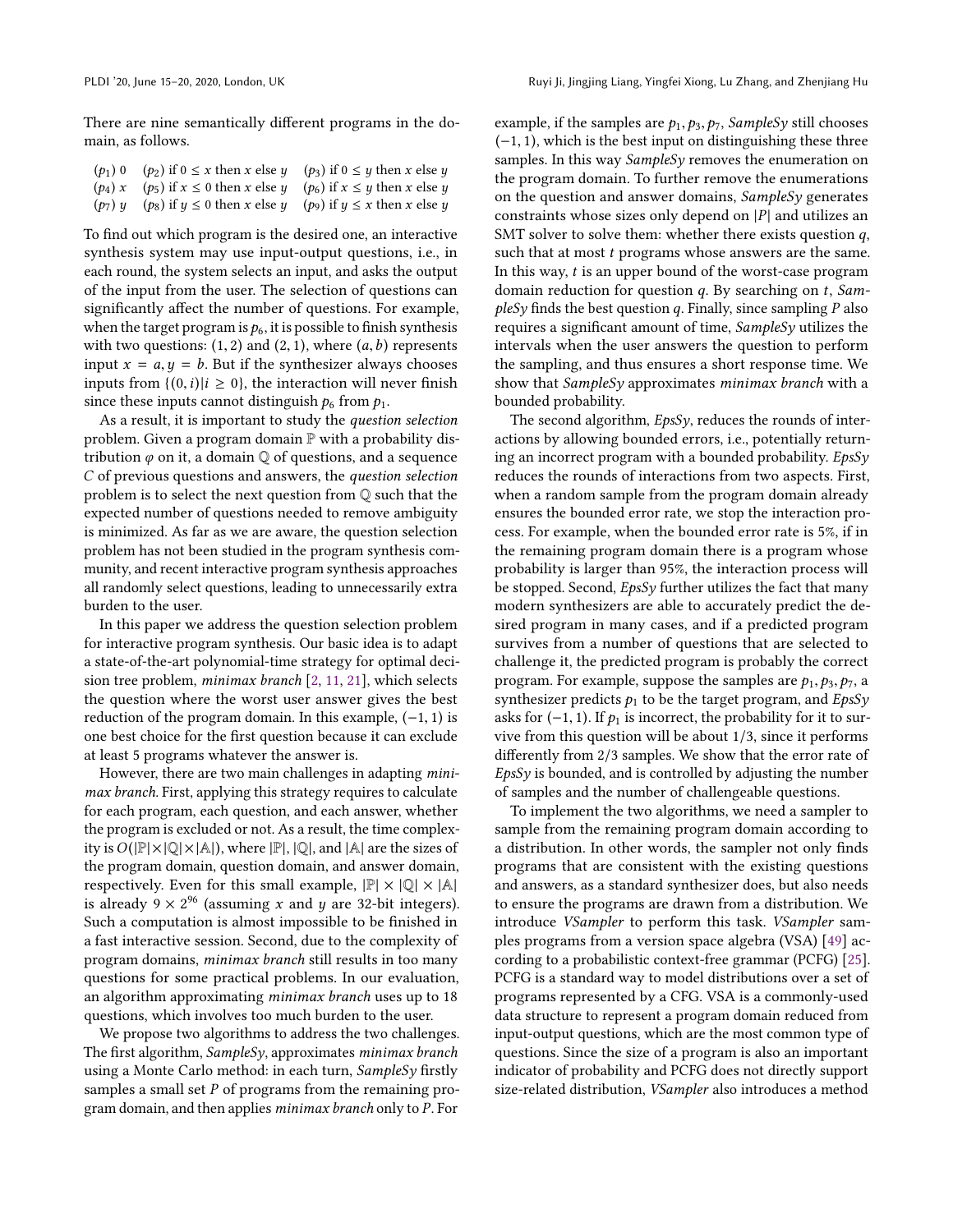to annotate size on non-terminals such that size-related distributions can be modeled by PCFG.

We have evaluated our algorithm on 166 interactive synthesis problems for program repair and string manipulation. The results suggest that both algorithms significantly reduce the number of questions: a random strategy uses 38.5% and 13.9% more questions than SampleSy, and 54.4% and 35.0% more questions than  $EpsSy$ , respectively for program repair and string manipulation. Also, the error rate of  $EpsSy$  is small, where the overall error rate is 0.60%.

To sum up, this paper makes the following main contributions.

- SampleSy that selects questions with a short response time by approximating minimax branch with a bounded probability.
- EpsSy that further reduces the number of questions by allowing a bounded error.
- *VSampler* that samples programs from a VSA according to a PCFG, and can be used to implement SampleSy and  $EpsSv$ .
- An evaluation on a set of SyGuS problems showing the effectiveness of both SampleSy and EpsSy.

# <span id="page-2-0"></span>2 Question Selection Problem in Interactive Program Synthesis

In this section we define the question selection problem and introduce the minimax branch strategy.

## 2.1 Question Selection Problem

Definition 2.1 (Oracle Function). Given a program domain P, a question domain Q, and an answer domain A, an oracle function  $\mathbb{D} : \mathbb{P} \to \mathbb{Q} \to \mathbb{A}$  associates a program p and a question q with an answer, denoted as  $\mathbb{D}[p](q)$ .

Obviously, interactive synthesis can only distinguish programs if the oracle function could distinguish them.

Definition 2.2 (Distinguishable Programs). Two programs  $p_1$  and  $p_2$  are *distinguishable* w.r.t an oracle function  $D$  if and only if  $\exists q \in \mathbb{Q}, \mathbb{D}[p_1](q) \neq \mathbb{D}[p_2](q)$ , otherwise we say the two programs indistinguishable.

The goal of interactive program synthesis is to find a program  $p$  that is indistinguishable from a target program  $r$ . For the convenience of further description, we define the concept of valid programs, which are programs consistent with a set of question-answer pairs. In the following definitions, we implicitly assume the existence of a universal oracle function D for any program, question, and answer domains.

**Definition 2.3** (Valid Programs). Let  $C \in (\mathbb{Q} \times \mathbb{A})^*$  be a se-<br>quence of question-answer pairs, and  $\mathbb{P}$  be a set of programs. quence of question-answer pairs, and  $\mathbb P$  be a set of programs. The valid programs with respect to C, denoted as  $\mathbb{P}|_C$ , are programs which are consistent with all these question-answer pairs, i.e.,  $\{p|p \in \mathbb{P}, \forall (q, a) \in C, \mathbb{D}[p](q) = a\}.$ 

Then we come to the interaction part. We first define what is considered as a question to ask.

<span id="page-2-1"></span>Definition 2.4 (Question Selection Function). Given a program domain P, a question domain Q, and an answer domain A, a question selection function  $QS : (\mathbb{Q} \times \mathbb{A})^* \mapsto {\top} \cup \mathbb{Q}$ <br>is a function satisfying the following two conditions for any is a function satisfying the following two conditions for any  $C \in (\mathbb{Q} \times \mathbb{A})^*$  and  $q^* = QS(C)$ :

$$
q^* = \top \Longleftrightarrow \forall p_1, p_2 \in \mathbb{P}|_{C}, q \in \mathbb{Q}, \mathbb{D}[p_1](q) = \mathbb{D}[p_2](q) \tag{1}
$$

$$
q^* \neq \top \implies \exists p_1, p_2 \in \mathbb{P}[c, \mathbb{D}[p_1](q^*) \neq \mathbb{D}[p_2](q^*) \tag{2}
$$

Here, ⊤ represents the completed signal of the interaction. With a given question selection function *QS*, the interactive synthesis process will be carried out as follows (starting with  $C = \emptyset$ :

- 1. If  $QS(C) = ⊤$ , return any program in  $\mathbb{P}|_C$ .
- 2. Show  $QS(C)$  to the developer and get the answer a.
- 3. Add  $(QS(C), a)$  to C and return to step 1.

We use  $len(QS, r)$  to represent the number of questions during the interaction.

Let  $\varphi$  be a priori probabilistic distribution on the program domain P, which measures the likelihood for each program to be the target. The goal of the question selection problem is to find the optimal question selection function with respect to  $\varphi$ .

Definition 2.5 (Optimal Question Selection Function). Let P be a program domain and  $\varphi$  be a distribution on P. An optimal question selection function  $OQS$  is the question selection function that minimizes  $\sum_{r \in \mathbb{P}} \varphi(r) \text{len}(OQS, r)$ , i.e., the expected number of questions. For convenience, we call this expectation as the cost of a question selection function.

The optimal question selection problem, denoted as OQS, is to implement an optimal question selection function. As can be found in the supplementary material [\[1\]](#page-13-5), we show that OQS is polynomial-time transformable to the problem of constructing optimal decision tree [\[28\]](#page-14-13), and vice versa. Since the optimal decision tree problem has been proved to be NP-hard, OQS is also NP-hard.

Theorem 2.6. OQS is a NP-hard problem with respect to the size of  $P$ ,  $Q$  and A.

Due to space limit, we omit all proofs, and the details of the proofs can be found in the supplementary material [\[1\]](#page-13-5).

#### 2.2 A Greedy Strategy: Minimax Branch

As mentioned before, minimax branch is a polynomial-time strategy to approximate the optimal decision tree, and here we adapt it for optimal question selection. minimax branch is based on the following intuition: in order to minimize the expected number of questions, in each turn, the chosen question should disqualify as many programs as possible. For a program set P, define its weighted size  $w(P)$  as  $\sum_{P_0 \in P} \varphi(p_0)$ , i.e., the probability for a random program to be in P, minimax i.e., the probability for a random program to be in P. minimax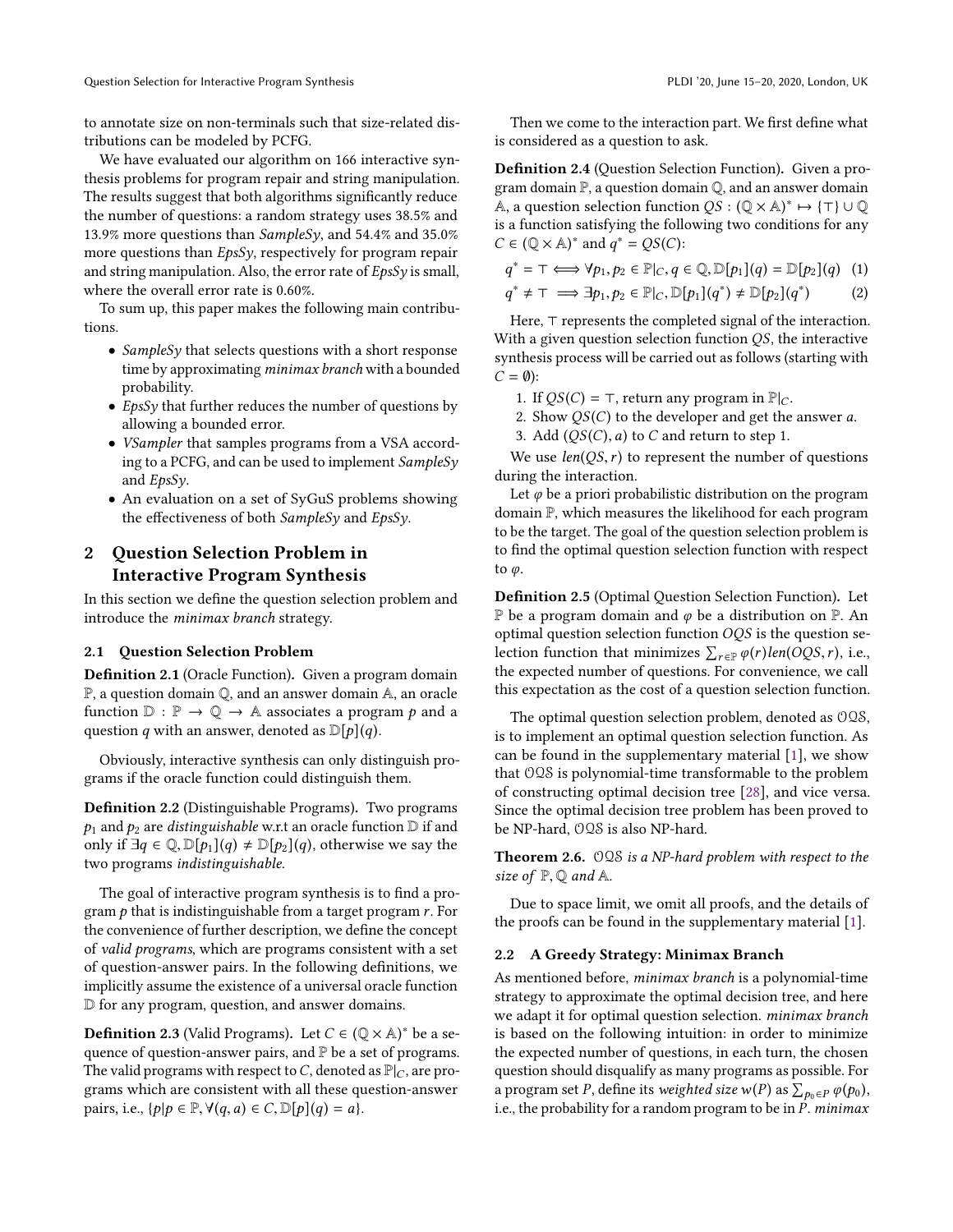branch aims to minimize the worst-case weighted size in each turn.

<span id="page-3-2"></span>Definition 2.7 (*minimax branch*). *minimax branch* is a question selection function minimax defined as follows:

- If the interaction is finished, i.e., if  $\forall p_1, p_2 \in \mathbb{P}|_C$ ,  $\forall q \in$  $\mathbb{Q}, \mathbb{D}[p_1](q) = \mathbb{D}[p_2](q)$ , minimax(C) will be ⊤.
- Otherwise,  $minimax(C)$  is defined to be:

$$
minimax(C) = \underset{q \in \mathbb{Q}}{\arg\min} \left( \underset{a \in \mathbb{A}}{\max} w\left(\mathbb{P}|_{C \cup \{(q,a)\}}\right) \right)
$$

Based on the results from the optimal decision tree problem [\[2,](#page-13-3) [10,](#page-13-6) [11\]](#page-13-4), minimax branch achieves the best approximation ratio in multiple variants of optimal decision tree problems and is a state-of-the-art strategy.

Theorem 2.8. The minimax branch strategy approximates the optimal question selection function with an approximation ratio of  $O(\log^2 m)$ , where m is the size of the program domain.

## 3 Optimized Algorithm I: SampleSy

In an interactive session, the response time is expected to be short, preferably in a couple of seconds. As mentioned before, implementing minimax branch requires to enumerate three large domains, which is almost impossible for an interactive algorithm.

In this section we introduce  $SampleSy$  that approximates minimax branch but has a short response time.

#### 3.1 Overwiew

The basic idea of *SampleSy* is to sample a small number of valid problems, and then apply minimax branch only to these samples. In this way, the number of programs considered by minimax branch is sharply reduced. After that, instead of enumerating  $\mathbb{Q}$ , A, *SampleSy* uses an SMT solver to find out the best question directly.

SampleSy is formed by three parallel processes:

- Sampler. A background process that continually samples programs from  $\mathbb{P}|_C$ .
- Decider. A background process that decides whether the termination condition is met, i.e., whether  $\forall p_1, p_2 \in$  $\mathbb{P}|_C, \forall q \in \mathbb{Q}, \mathbb{D}[p_1](q) = \mathbb{D}[p_2](q).$
- Controller. The main process of SampleSy, a foreground process that deals with the interaction.

Algorithm [1](#page-3-0) shows the pseudo code of the controller. In each turn (Lines 2-7), the controller firstly requires a set of samples  $P$  from the sampler  $S$  (Line 2), and then it applies *minimax branch* to find out the best question  $q^*$  for P (Line 3) After that the controller shows  $q^*$  to the developer and 3). After that, the controller shows  $q^*$  to the developer and waits for the corresponding answer  $q^*$  (I ine 4). Finally it waits for the corresponding answer  $a^*$  (Line 4). Finally it undates  $\delta$  and  $\mathcal{D}$  with the new example  $(a^*, a^*)$  (Line 5);  $\delta$ updates S and D with the new example  $(q^*, a^*)$  (Line 5): S<br>will filter out the samples of which the answer on  $q^*$  is not  $a^*$ will filter out the samples of which the answer on  $q^*$  is not  $a^*$ ,<br>and both S and D will undate their internal data structure and both  $S$  and  $D$  will update their internal data structure. The interaction repeats until the decider determines that the termination condition is met (Line 6).

<span id="page-3-0"></span>

|  | Algorithm 1 The controller of SampleSy |
|--|----------------------------------------|
|  |                                        |

| <b>Input:</b> Instance $(\mathbb{P}, \mathbb{Q}, \mathbb{A}, \varphi)$ of $\mathcal{OQS}$ , sampler S and decider<br>D. |
|-------------------------------------------------------------------------------------------------------------------------|
| <b>Output:</b> Synthesized program $p \in \mathbb{P}$                                                                   |
| 1: $do$                                                                                                                 |
| $P \leftarrow$ S.SAMPLES<br>2:                                                                                          |
| 3: $q^* \leftarrow \text{MINIMAX}(P, \mathbb{Q}, \mathbb{A})$                                                           |
| 4: $a^* \leftarrow \text{INTERACT}(q^*)$                                                                                |
| $D$ .ADDEXAMPLE $(q^*, a^*)$ , S.ADDEXAMPLE $(q^*, a^*)$<br>5:                                                          |
| 6: while $\neg$ D. Is FINISHED                                                                                          |
| 7: return Some program in S.SAMPLES                                                                                     |
|                                                                                                                         |

In the following subsections, we shall go into the details of SampleSy.

## 3.2 Sampler S

The sampler S is a program synthesizer that can repeatedly and independently sample programs from the remaining program domain  $\mathbb{P}|_C$  according to distribution  $\varphi$ . More precisely, it samples programs from the conditional distribution  $\varphi|_C$ on  $\mathbb{P}|_C$  since other programs have been excluded:

$$
\varphi|_C(p) = \Pr_{x \sim \varphi} [x = p | x \in \mathbb{P}|_C] = \varphi(p) w(\mathbb{P}|_C)^{-1}
$$

In Section [5,](#page-7-0) we will show how to build an efficient sampler for distributions defined by probabilistic context-free grammars.

The sampler also needs to implement ADDEXAMPLE. When this method is called, the sampler checks whether the current samples are consistent with a new question-answer pair, and discard those that are inconsistent.

#### <span id="page-3-1"></span>3.3 Decider D

The decider  $D$  is a program synthesizer that can determine whether there are two distinguishable programs in  $\mathbb{P}|_C$ , i.e., the negation of the termination condition. Formally, D needs to determine whether there exists  $p_1, p_2$  and q such that the following formula is satisfied.

$$
\psi_{\text{unfin}}(p_1, p_2, q) \stackrel{\text{def}}{\equiv} (p_1, p_2 \in \mathbb{P}|_C) \wedge (\mathbb{D}[p_1](q) \neq \mathbb{D}[p_2](q))
$$

where  $p \in \mathbb{P}|_C \iff (\bigwedge_{(q',q)\in C} \mathbb{D}[p](q') = a) \land (p \in \mathbb{P}).$ <br>In order to utilize SMT colvers throughout this pay

In order to utilize  $\overline{SMT}$  solvers, throughout this paper, we assume domain constraints  $\exists p \in \mathbb{P}, \exists q \in \mathbb{Q}$  and the semantics function  $D$  can be translated into SMT queries and formulas respectively. Clearly, when the program domain P and the question domain  $\mathbb Q$  are both finite, these assumptions always hold. Moreover, there have been lots of studies on effective encoding schemes [\[23,](#page-14-14) [37\]](#page-14-15): any of them can be used here.

Under these assumptions,  $\psi_{\text{unfin}}$  can be encoded into an SMT query, and  $D$  can be implemented by solving it with an SMT solver.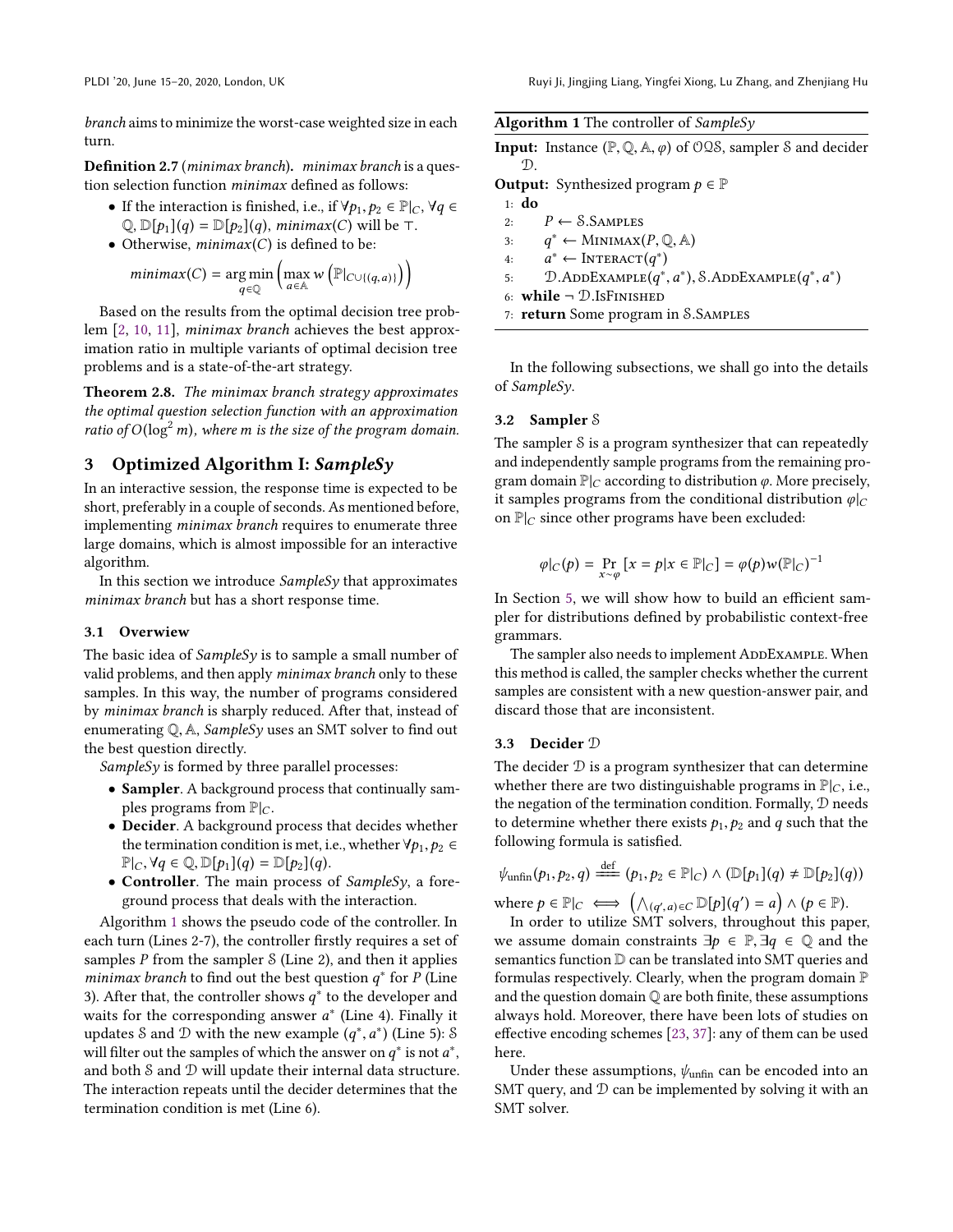#### 3.4 Question Selection

This subsection explains how to implement MINIMAX( $P$ ,  $\mathbb{Q}$ , A) (Line 3) in Algorithm [1.](#page-3-0) According to minimax branch de-scribed in Section [2,](#page-2-0) the output of MINIMAX should be:

$$
\text{MinimaxO}(P, \mathbb{Q}, \mathbb{A}) = \underset{q \in \mathbb{Q}}{\text{arg min}} \left( \underset{a \in \mathbb{A}}{\text{max}} |P|_{(q, a)} | \right)
$$

where  $P|_{(q,a)}$  denotes the samples in P which are consistent<br>with question-answer pair  $(a, a)$ . Note that since P is obwith question-answer pair  $(q, a)$ . Note that since P is obtained by sampling, Minimax needs only to minimize the size of  $P|_{(q,a)}$  rather than the weighted size.<br>There is a double loop on  $\mathbb{Q}$  and  $\mathbb{A}$  in MINI

There is a double loop on Q and A in Minimax0. To speed it up, we use an SMT solver to substitute the enumeration on Q: We define formula  $\psi_{\text{cost}}(q, t)$  to represent whether there are more than t programs perform the same on question q.

$$
\psi_{\text{cost}}(q, t) \stackrel{\text{def}}{\equiv} \bigwedge_{a \in \mathbb{A}} \left( |P|_{(q, a)} \right| \leq t \right)
$$

We assume  $D$  can be translated to an SMT formula and thus the whole formula are translatable. This formula tests whether there is a question with cost no more than a given threshold. Therefore, SampleSy can quickly find the best question by firstly calculating the smallest  $t$  that makes  $\psi_{\text{cost}}(q, t)$  satisfiable and then finding a corresponding choice of  $q$ . There are various ways to find the smallest  $t$ . In our implementation, SampleSy searches on all possible values of t by binary search and checks the satisfiability by an SMT solver.

So far, the loop on Q has been eliminated. However, the size of the resulting formula  $\psi_{\text{cost}}(q, t)$  is  $O(|A| \times |P|)$ , which is too large for an SMT solver to cope with. To do further optimizations, we utilize the fact that the programs in P can only produce at most  $|P|$  different answers on a given question. We construct the following formula  $\psi'_{\text{cost}}(q, t)$  and thus reduce the length from  $O(|A| \times |P|)$  to  $O(|P|^2)$ thus reduce the length from  $O(|A| \times |P|)$  to  $O(|P|^2)$ .

$$
\psi'_{\text{cost}}(q, t) = \bigwedge_{i=1}^{|P|} \left( \left( \sum_{j=i+1}^{|P|} \left[ \mathbb{D}[p_i] \right] (q) = \mathbb{D}[p_j] \right] (q) \right) \leq t \right)
$$

To sum up, instead of enumerating  $\mathbb Q$  and  $\mathbb A$ , SampleSy constructs the following formula and uses an SMT solver to find the best question quickly.

$$
\text{MINIMAX}(P, \mathbb{Q}, \mathbb{A}) = \underset{q \in \mathbb{Q}}{\text{arg min}} \, t \quad \text{s. t.} \quad \psi_{\text{cost}}'(q, t)
$$

#### 3.5 Parallelization

To further reduce the response time, we utilize the fact that the developer may take a while to answer the question. Therefore in SampleSy, Sampler S and Decider D are implemented as individual background processes so that they can utilize the pending time (Line 4 in Algorithm [1\)](#page-3-0) to sample programs and evaluate the termination condition respectively.

If the sampler is too inefficient, there will not be enough samples for MINIMAX (Line 3) to find an efficient question. At this time, the developer can choose to wait more time for

more samples, or use a potentially inefficient question. In Section [6,](#page-8-0) we shall demonstrate that our implementation is efficient enough for most real synthesis tasks.

So far, except MINIMAX $(P, \mathbb{Q}, \mathbb{A})$ , all other calculations are processed in the background and do not affect the response time. Meanwhile, the time cost of MINIMAX $(P, \mathbb{Q}, A)$  can be controlled by limiting the size of P. In the implementation, we limit the response time to two seconds by setting an upper bound for  $|P|$ . We believe such a response time is small enough for an interactive algorithm.

#### 3.6 Properties of SampleSy

In previous subsections, we discuss the optimizations in  $SampleSy$  and demonstrate that it is efficient on speed. In this subsection, we shall go back to the number of questions and show SampleSy performs well in this aspect. We first show that Minimax are equivalent to Minimax0.

**Lemma 3.1.** For any OQS instance  $(\mathbb{P}, \mathbb{Q}, \mathbb{A}, \varphi)$  and any  $P \subseteq$  $\mathbb{P}$ , let  $q_0$  and  $q_1$  be the questions selected by MINIMAX0 and MINIMAX, respectively, then  $q_0$  and  $q_1$  have the same efficiency on  $P$ , *i.e.*:  $\overline{1}$  $\overline{1}$  $\overline{1}$  $\overline{1}$ 

$$
\max_{a \in \mathbb{A}} |P|_{(q_0, a)} = \max_{a \in \mathbb{A}} |P|_{(q_1, a)}|
$$

We then show that  $SampleSy$  well approximates *minimax branch*. Theorem [3.2](#page-4-0) shows that for any  $\epsilon > 0$ , when |P| is large enough, the question of SampleSy is almost surely a  $1 + \epsilon$  approximation to that of *minimax branch*.

<span id="page-4-0"></span>**Theorem 3.2.** For any  $OQS$  instance  $(P, Q, A, \varphi)$  and any sequence of examples  $C \in (\mathbb{Q} \times \mathbb{A})^*$ , define the cost of an exaction social to be more  $\mathbb{Q} \times \mathbb{A}$ . question  $cost(q)$  to be  $\max_{a \in A} w(\mathbb{P}|c \cup ((q,a)))$ . Let P be a set<br>of independent samples from alg. a, and a, he the questions of independent samples from  $\varphi|_C$ ,  $q_1$  and  $q_0$  be the questions chosen by SampleSy and minimax branch respectively, then  $\forall \epsilon > 0$ :

$$
\Pr\left[\text{cost}(q_1) > (1+\epsilon)\text{cost}(q_0)\right] \le 2d |\mathbb{Q}| \exp\left(-\frac{|P|\epsilon^2}{2d^2}\right)
$$

where  $d = \max_{q \in \mathbb{Q}} |\{\mathbb{D}[p](q) \mid p \in \mathbb{P}\}|$  which represents the maximum number of different answers on a single question maximum number of different answers on a single question.

Theorem [3.2](#page-4-0) demonstrates that the probability of getting a bad question decreases exponentially when the number of samples increases, which can be summarized as the following corollary.

**Corollary 3.3.** For any constant  $\epsilon > 0$ , we have:  $Pr[cost(q_1) > (1 + \epsilon)cost(q_0)] = O(exp(-|P|))$ 

## 4 Optimized Algorithm II:  $EpsSv$

As mentioned before, the number of questions can be large, and we reduce them by allowing bounded errors. In this section we first introduce the problem question selection with bounded error and then introduces  $EpsSv$ , an algorithm built upon  $SampleSy$  but allowing bounded errors.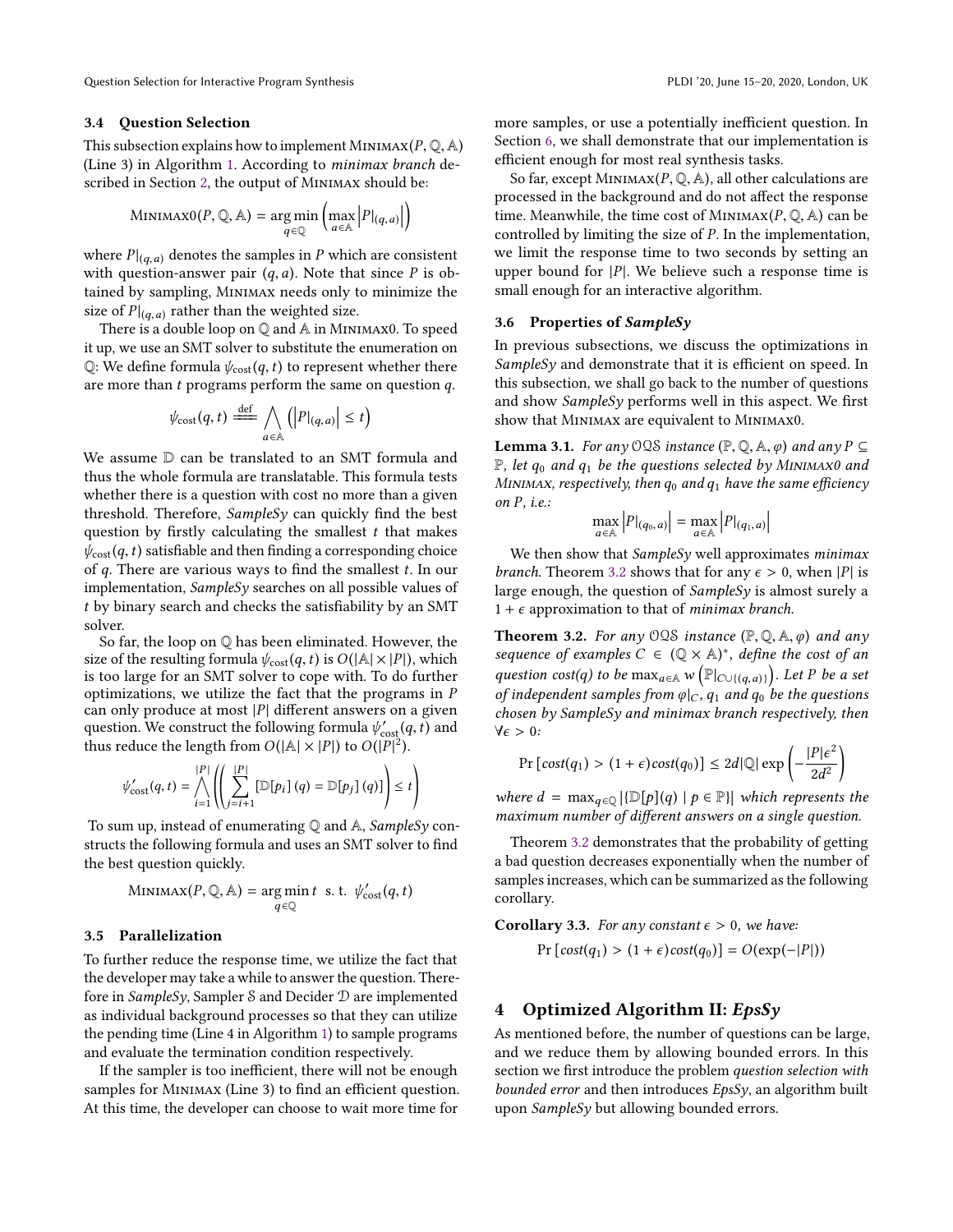#### 4.1 Question Selection with Bounded Error

Definition 4.1 (Unsafe Question Selection Function). Given a program domain P defined on question domain Q and answer domain A, an unsafe question selection function  $US : (\mathbb{Q} \times \mathbb{A})^* \mapsto \mathbb{P} \cup \mathbb{Q}$  is a function satisfying the following<br>two conditions for any  $C \in (\mathbb{Q} \times \mathbb{A})^*$  and  $x = US(C)$ two conditions for any  $C \in (\mathbb{Q} \times \mathbb{A})^*$  and  $x = US(C)$ .

$$
x \in \mathbb{P} \Longrightarrow \forall (q, a) \in C, \mathbb{D}[x](q) = a \tag{3}
$$

$$
x \in \mathbb{Q} \Longrightarrow \exists p_1, p_2 \in \mathbb{P}|_C, \mathbb{D}[p_1](x) \neq \mathbb{D}[p_2](x) \qquad (4)
$$

Similar to Definition [2.4,](#page-2-1) the interactive synthesis process can be determined by an unsafe question selection function US as follows (starting with  $C = \emptyset$ ):

- 1. If  $US(C) \in \mathbb{P}$ , return  $US(C)$ .
- 2. Show  $US(C)$  to the developer and get the answer  $a^*$ .<br>3. Add  $(US(C), a^*)$  to C and return to Step 1
- 3. Add  $(US(C), a^*)$  to C and return to Step 1.

Let r be the target program, we use  $oup(US, r)$  to represent the program generated from the above process and  $len(US, r)$ to represent the number of queries used by US.

Comparing Definition [4.1](#page-5-0) with Definition [2.4,](#page-2-1) Definition [4.1](#page-5-0) looses the first condition and allows the unsafe question selection function to "guess" a program at any time. Besides, the second condition remains unchanged, which guarantees the termination of an unsafe question selection function.

Then we define the concept of error rate and bound the error rate for unsafe question selection functions.

**Definition 4.2** (Error Rate). Let  $\mathbb P$  be a program domain,  $\varphi$  be a distribution on the programs in  $\mathbb{P}$ , US be an unsafe question selection function. The error rate  $e(US, \varphi)$  is the probability for US to return an incorrect program, i.e., a program distinguishable from r:

$$
e(US, \varphi) = \Pr_{r \sim \varphi} \left[ \exists q \in \mathbb{Q}, \mathbb{D}[\text{oup}(US, r)](q) \neq \mathbb{D}[r](q) \right]
$$

**Definition 4.3** ( $\epsilon$ -Unsafe Question Selection Function). Given program domain  $\mathbb P$  and distribution  $\varphi$  on  $\mathbb P$ , an unsafe question selection function US is  $\epsilon$ -unsafe iff  $e(US, \varphi) \leq \epsilon$ .

The optimal  $\epsilon$ -unsafe question selection problem, denoted as OUS, is to implement an optimal  $\epsilon$ -unsafe question selection function which minimizes the expected number of questions on a prior distribution  $\varphi$ , i.e.,  $\sum_{r \in \mathbb{P}} \varphi(r) \text{len}(US, r)$ .

## 4.2 Algorithm EpsSy

Now we come to  $EpsSy$ , an efficient algorithm for OUS which is built upon SampleSy. EpsSy is also formed by three parallel processes:

- Sampler. A background process that continually samples programs from  $\mathbb{P}|_C$ .
- Recommender. A background process that recommends the most probable program in  $\mathbb{P}|_C$ .
- Controller. The main process of *EpsSy*.

As we shall show later, the termination condition of  $EpsSv$  is simple enough to be calculated foreground. Therefore  $EpsSv$ does not require a background decider to check termination.

<span id="page-5-1"></span>Algorithm 2 The controller of  $EpsSv$ 

<span id="page-5-0"></span>

| <b>Input:</b> Instance $(\mathbb{P}, \mathbb{Q}, \mathbb{A}, \varphi, \epsilon)$ of OUS, a threshold $f_{\epsilon}$ , sam- |
|----------------------------------------------------------------------------------------------------------------------------|
| pler S and recommender R.                                                                                                  |
| <b>Output:</b> Synthesized program $p \in \mathbb{P}$                                                                      |
| 1: $r \leftarrow \text{R}$ . Recommendation                                                                                |
| 2: $c \leftarrow 0$                                                                                                        |
| $3:$ do                                                                                                                    |
| $P \leftarrow$ S.Samples<br>4:                                                                                             |
| <b>if</b> ∃ $p^*$ ∈ P, OccurNumber(P, $p^*$ ) ≥ (1 – $\frac{\epsilon}{2}$ ) P  <b>then</b><br>5:                           |
| return $p^*$<br>6:                                                                                                         |
| end if<br>7:                                                                                                               |
| $q^*, v \leftarrow$ GETCHALLENGEABLEQUERY $(r, P, \mathbb{Q}, \mathbb{A})$<br>8:                                           |
| $a^* \leftarrow \text{INTERACT}(q^*)$<br>9:                                                                                |
| S.ADDEXAMPLE $(q^*, a^*)$ , R.ADDEXAMPLE $(q^*, a^*)$<br>10:                                                               |
| if $\mathbb{D}[r](q^*) = a^*$ then<br>11:                                                                                  |
| $c \leftarrow c + v$<br>12:                                                                                                |
| else<br>13:                                                                                                                |
| $c \leftarrow 0, r \leftarrow \text{R}$ . Recommendation<br>14:                                                            |
| end if<br>15:                                                                                                              |
| 16: while $c < f_{\epsilon}$                                                                                               |
| 17: $return r$                                                                                                             |
|                                                                                                                            |

Algorithm [2](#page-5-1) shows the pseudo code of the controller.  $EpsSy$ maintains a recommendation  $r$  (Line 1) and a confidence value c to it (Line 2). In each turn (Lines 3 to 16),  $EpsSy$  firstly requires a set  $P$  of samples from sampler  $S$  and uses an SMT solver to check whether P contains at least  $(1 - \epsilon/2)|P|$  indistinguishable samples (Line 5). If  $P$  does,  $EpsSy$  returns one of them as the answer directly (Line 6). Otherwise,  $EpsSv$  uses a question  $q^*$  to challenge the recommendation (Line 8), and  $q_i$  is the difficulty of this question. After the developer feeds  $v$  is the difficulty of this question. After the developer feeds back the corresponding answer (Line 9),  $EpsSv$  updates  $S, \mathcal{R}$ (Line 10) and check whether  $r$  survives from this question (Line 11). If so, the confidence will be increased by the difficulty (Line 12). Otherwise  $EpsSy$  will recalculate  $r$  and clear the confidence (Line 14). EpsSy returns  $r$  as the answer once the confidence reaches a threshold  $f_{\epsilon}$  (Line 16).

Now we go into the details of  $EpsSy$ .

4.2.1 Recommender  $\Re$ . *EpsSy* utilizes the fact that a modern synthesizer is able to accurately infer the program desired by the user. EpsSy relies  $R$  to recommend likely programs and uses questions to verify them.

Note that the recommender can be any synthesizer that is able to synthesize a program consistent with the answers. Moreover, as we shall show later, the output of this synthesizer does not affect the bound on the error rate. Despite this, the more accurate the recommendation is, the earlier the target program will be found, and the fewer questions will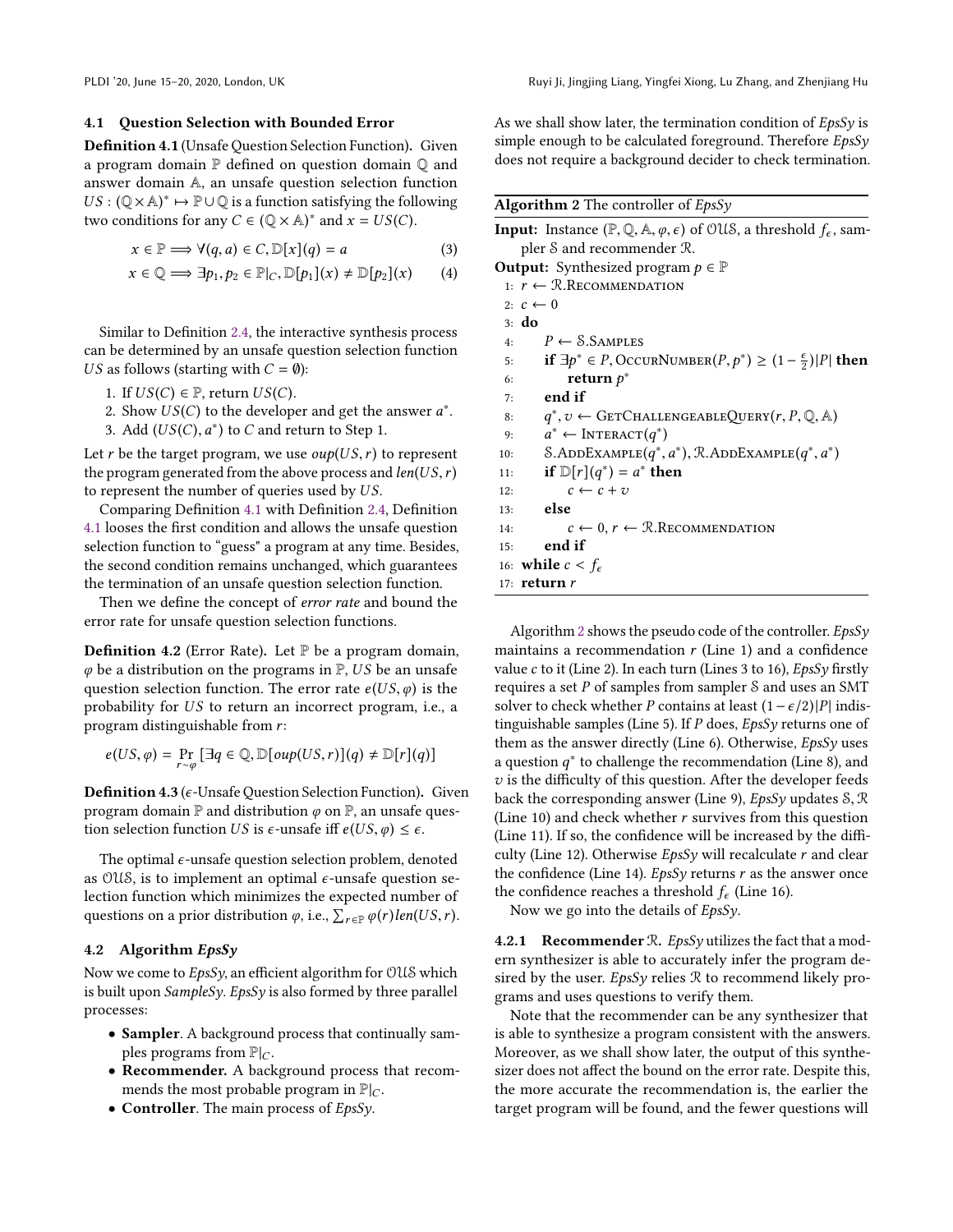be asked. To reduce the number of questions, EpsSy expects R to be accurate in recommending the desired program.

4.2.2 Termination Condition. Compared with SampleSy, EpsSy uses two different termination conditions:

- A certain proportion of the samples is indistinguishable (Line 5). The samples reflect the distribution on  $\mathbb{P}|_C$ : if most of the samples are indistinguishable, with high probability, most of the programs in  $\mathbb{P}|_C$  will be indistinguishable, too.
- The confidence reaches a threshold (Line 16). If the recommendation  $r$  is incorrect, it has non-zero probability to be excluded in each turn. Therefore, if a recommendation survives from many questions, with high probability, it will be the correct answer.

Both of these two conditions can be evaluated efficiently: The first condition can be verified by checking distinguishability for  $O(|P|)$  pairs of samples, which can be efficiently done by an SMT solver with the following formula:

 $\psi_{dist}(p_1,p_2) = \exists q \in \mathbb{Q}, \mathbb{D}[p_1](q) \neq \mathbb{D}[p_2](q)$ 

and the second condition is just a comparison. Therefore  $EpsSv$  puts them in the foreground. In Subsection [4.4,](#page-6-0) we shall show the error rate of  $EpsSv$  is bounded by these two conditions.

#### 4.3 Question Selection

This subsection is about GETCHALLENGEABLEQUESTION (Line 8) in Algorithm [2.](#page-5-1) This function aims to find a question which has a high probability of excluding an incorrect recommendation. To ensure it,  $EpsSy$  tries to locate a question where the proportion of the sample programs returning an answer different from  $r$  is at least w. In this way, if  $r$  is not the desired program, the developer's answer will have around w probability to exclude r. More formally, we introduce a formula  $\psi_{\text{good}}(q, w)$  as follows  $(P \backslash r)$  denotes the programs that are distinguishable from  $r$  in  $P$ , and can be obtained by checking the distinguishability between programs in P and r by  $\psi_{\text{dist}}$ since both  $P$  and  $r$  are known):

$$
\psi_{\text{good}}[r](q, w) \stackrel{\text{def}}{=\!\!=} \left( \sum_{p \in P \setminus r} [\mathbb{D}[p](q) = \mathbb{D}[r](q)] \right) \leq (1 - w)|P|
$$

To faster exclude incorrect recommendations, the question should satisfy  $\psi_{\text{good}}[r](q, w)$  with a larger w; to minimize the size of  $|\mathbb{P}|_C$ , the question should instead satisfy  $\psi_{cost}(q, t)$ with a small  $t$ . EpsSy makes a tradeoff between these two aspects as shown in Algorithm [3.](#page-6-1) If there exists a question which is good (Line 1),  $EpsSy$  will find the question with the smallest cost among all good questions, and return it with difficulty  $v = 1$  (Lines 2, 3). Otherwise, *EpsSy* does the same as SampleSy and return with difficulty  $v = 0$  (Lines 5, 6). Intuitively, for an incorrect recommendation to be returned, it has to survive on  $f_{\epsilon}$  good questions, of which the probability is only around  $(1 - w)^{f_e}$ : thus the error rate is bounded.

<span id="page-6-1"></span>

| Algorithm 3 The question selection in EpsSy |  |  |  |
|---------------------------------------------|--|--|--|
|                                             |  |  |  |

**Input:** Recommendation  $r$ , samples  $P$ , question domain  $Q$ and answer domain A.

**Output:** A question  $q^*$  and the corresponding difficulty v.<br>
<sup>1</sup> if  $\psi$  is  $\text{tr}[(q, w)]$  is satisfiable then

1: **if**  $\psi_{\text{good}}[r](q, w)$  is satisfiable **then**<br>2:  $q^* \leftarrow \arg \min_{q} t \text{ s.t. } \psi_{\text{good}}[r](q, w)$ 2:  $q^* \leftarrow \argmin$ <br>3: return  $q^*$  1 q t s.t.  $\psi_{\text{good}}[r](q, w) \wedge \psi_{\text{cost}}'(q, t)$ 3: return  $q^*$ , 1 4: else 5:  $q^*$  ← arg min<br>6: **return**  $q^*$  0  $_q$ t s.t.  $\psi_{\text{cost}}'(q, t)$ 6: return  $q^*$ , 0<br>  $q^*$ , and if 7: end if

<span id="page-6-2"></span>**Example 4.4.** Assume the program domain is  $\mathbb{P}_e$  (the pro-gram domain discussed in Section [1\)](#page-0-0), the samples P are  $p_1$ ,  $p_2$ ,  $p_4$ ,  $p_5$ ,  $p_7$ ,  $p_8$  and the recommendation is  $p_7$ , then:

- When  $w = 0.5$ , one best question is input  $(-1, 1)$  on which  $p_7$  performs differently with  $p_1, p_4, p_5$ , accounting for 60% in  $P\$ r, and (−1, 1) can exclude 3 samples in the worst case.
- When  $w = 0.9$ , one best question is input  $(0, -1)$  on which  $p_7$  performs differently with all samples in  $P\Y$ , and (0, <sup>−</sup>1) can only exclude <sup>1</sup> sample in the worst case.

A delicate point is how to determine the value of  $w$ . To achieve a certain error rate, the larger w is, the smaller  $f_{\epsilon}$ will be, and thus the fewer questions required by EpsSy will be. On the other hand, the larger  $w$  is, the fewer questions on which  $\psi_{\text{good}}[r](q, w)$  is satisfiable will be: it may affect the performance of EpsSy on excluding samples, as shown in Example [4.4.](#page-6-2) Lemma [4.5](#page-6-3) shows that  $w = 1/2$  is a threshold of the satisfiability of  $\psi_{\text{good}}[r](q, w)$ .

<span id="page-6-3"></span>**Lemma 4.5.** For any program set  $P$  and constant w, define  $B(P) \subseteq P$  as the set of programs which makes  $\psi_{good}[p](q, w)$ unsatisfiable, i.e.,  $B(P) = \{p \in P | \forall q \in \mathbb{Q}, \neg \psi_{good}[p](q, w)\}\$ :

- $w \leq 1/2 \Longrightarrow \forall P$ , programs in  $B(P)$  are indistinguishable from each other.
- $w > 1/2 \implies \forall t > 0, \exists P \text{ s.t. } B(P) \text{ contains at least } t$ programs which are distinguishable from each other.

Lemma [4.5](#page-6-3) shows that if  $w \leq \frac{1}{2}$ , whatever P is, the proba-<br>ity that  $w = \frac{\Gamma(1)}{2}$  (i.e., w) is unsatisfiable is always small; but bility that  $\psi_{\text{good}}[r](q, w)$  is unsatisfiable is always small; but once w is larger than  $\frac{1}{2}$ , this probability can be extremely large. Therefore, in our implementation, EnsSy sets w to 1/2 large. Therefore, in our implementation,  $EpsSy$  sets w to  $1/2$ .

#### <span id="page-6-0"></span>4.4 Properties of EpsSy

Theorem [4.6](#page-6-4) demonstrates the most important property of EpsSy: it can reach an arbitrarily small error rate with logarithmic level  $f_{\epsilon}$ .

<span id="page-6-4"></span>**Theorem 4.6.** For an OUS instance  $(\mathbb{P}, \mathbb{Q}, \mathbb{A}, \varphi, \epsilon)$ , let n be a lower bound of the number of samples in each turn,  $β$  be an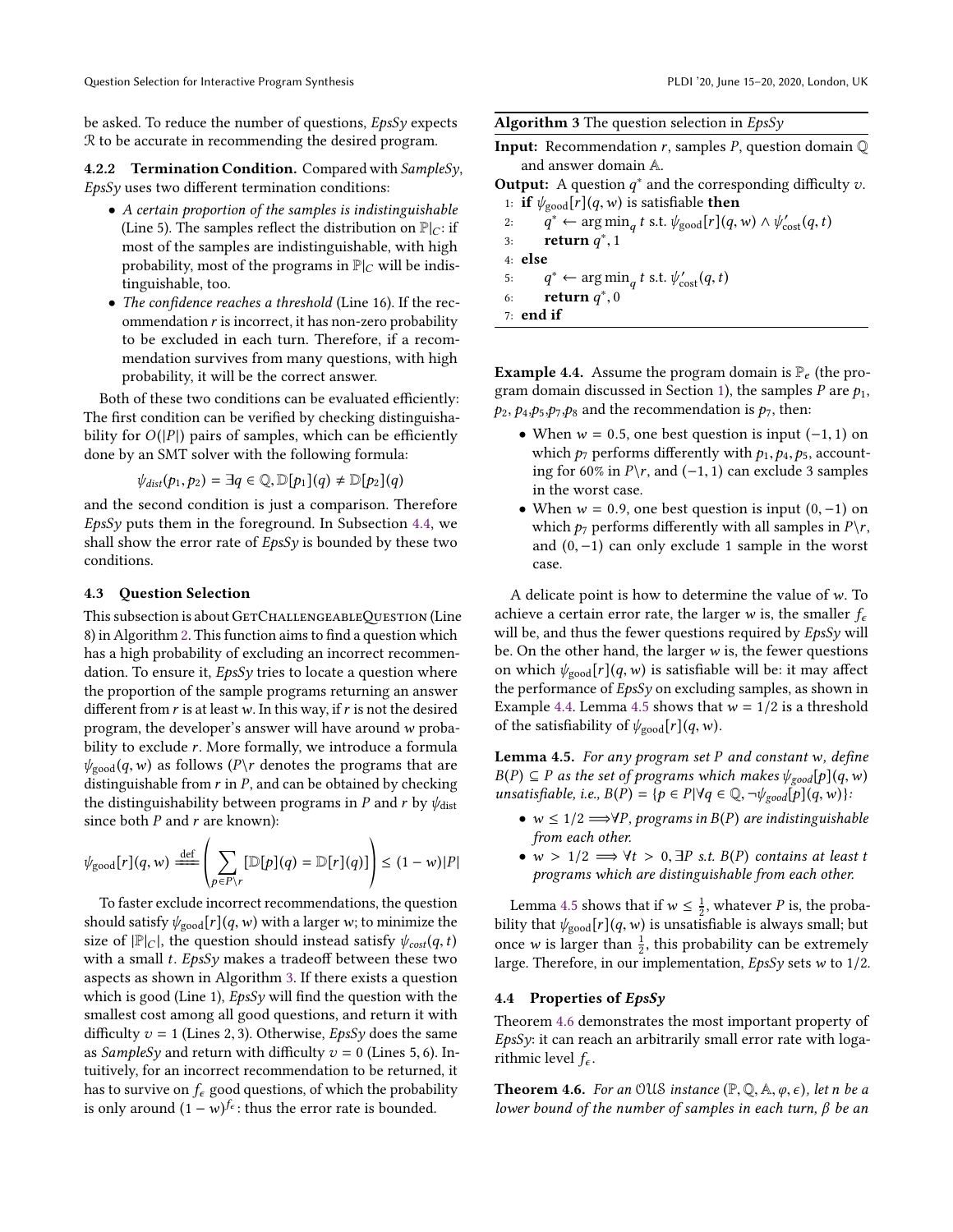upper bound of questions required by EpsSy, then:

$$
\forall n > \max\left(18\ln\left(\frac{2\beta |\mathbb{Q}|}{\epsilon}\right), \frac{16\ln 2}{\epsilon^2} + \frac{8}{\epsilon^2}\ln\left(\frac{1}{\epsilon}\right)\right),\,
$$

$$
\forall f_{\epsilon} > \log_{3/2}\left(\frac{2\beta}{\epsilon}\right), e(EpsSy, p) \le \epsilon
$$

## <span id="page-7-0"></span>5 Sampler

In this section, we shall introduce a sampler VSampler which uses version space algebra to represent the set of valid programs  $\mathbb{P}|_C$  and can efficiently sample programs from distributions defined by probabilistic context-free grammars. VSampler supports input-output questions, one of the most commonly used type of questions.

## 5.1 Preliminaries

We start from Context-free Grammar (CFG).

Definition 5.1 (Context-Free Grammar). Context-free grammar (CFG) G is a 4-tuple  $(N, \Sigma, R, S)$  where N is a set of non-terminal symbols,  $Σ$  is a set of terminal symbols,  $R$  is a subset of  $N \times (N \cup \Sigma)^*$  which represents a set of rules and  $S$  is the start symbol. A rule  $(\alpha, \beta)$  (or denoted as  $\alpha \coloneq \beta$ ) S is the start symbol. A rule  $(\alpha, \beta)$  (or denoted as  $\alpha := \beta$ ) represents the nonterminal symbol  $\alpha$  can produce sequence  $\beta$ . G contains all the sequences comprised of only terminal symbols that can be produced by the start symbol S directly or indirectly.

Throughout this section, we assume the grammar is always unambiguous, i.e., for any sequence contained in the grammar, there exists a unique leftmost derivation from the start symbol to the sequence.

VSampler assumes the program space can be represented by a version space algebra (VSA). VSA is a subset of CFG where only the following three kinds of rules are allowed and each non-terminal can only appear in the left once:

$$
s := p_1|p_2|\dots|p_k \qquad s \in N, p_i \in \Sigma^*
$$
  
\n
$$
s := s_1|s_2|\dots|s_k \qquad s \in N, s_i \in N
$$
  
\n
$$
s := F(s_1, \dots, s_k) \qquad s \in N, F \in \Sigma, s_i \in N
$$

Note that the first two kinds of rules can be split into  $k$ different rules  $s := p_i$  ( $s := s_i$ ) in CFG.

<span id="page-7-1"></span>**Example 5.2.** The program domain  $\mathbb{P}_e$  can be represented by the following VSA:

 $S := E|S_1 \ S_1 := \text{if } (E, E) \ E := 0|x|y$ 

where if  $(E, E)$  is an abbreviation for if  $(E \le E)$  then x else y and the start symbol is S.

Now we come to the PCFG model which is an extension of CFG by assigning probabilities to the rules.

Definition 5.3 (Probabilistic Context-free Grammar). A probabilistic context-free grammar G is a context-free grammar (CFG)  $(N, \Sigma, R, S)$  combined with a function  $\gamma : R \mapsto \mathbb{R}^+$ ,<br>which satisfies  $\forall \alpha \in V$ ,  $\Sigma_{\alpha} = \gamma(\alpha, \beta) = 1$ which satisfies  $\forall \alpha \in V$ ,  $\sum_{(\alpha,\beta)\in R} \gamma(\alpha,\beta) = 1$ .

The PCFG model uses  $y(\alpha, \beta)$  to represent the probability of choosing rule  $(\alpha, \beta)$  to expand a non-terminal symbol  $\alpha$ . Therefore, for a program which is produced by rule  $(\alpha_1, \beta_1)$ ,

...,  $(\alpha_n, \beta_n)$ , its probability is equal to  $\prod_{i=1}^n \gamma(\alpha_i, \beta_i)$ .<br>Since VSA is a subset of CEG, the PCEG model can  $\sum_{i=1}^{\infty}$  (αi),  $\sum_{i=1}^{\infty}$  is a subset of CFG, the PCFG model can also be defined on a VSA.

<span id="page-7-3"></span>Example 5.4. The following PCFG defines a uniform distribution on the VSA in Example [5.2.](#page-7-1)

$$
\begin{array}{c|ccccc}\nS := E & 1/4 & S := S_1 & 3/4 & S_1 := \text{if } (E, E) \\
\hline\nE := 0 & 1/3 & E := x & 1/3 & E := y & 1/3\n\end{array}
$$

Rule " $S \coloneqq E$ " and " $E \coloneqq 0$ " are used to obtain "0", therefore the probability of "0" is equal to  $\frac{1}{4} \times \frac{1}{3} = \frac{1}{12}$ . For program "if  $x \le x$  then x else y", " $S := S_1$ " and " $S_1 := \text{if } (E, E)$ " are used once while " $E := x\hat{a}$ AIJ is used twice, therefore its probability is  $\frac{3}{4} \times \frac{1}{3} \times \frac{1}{3} = \frac{1}{12}$ .

In program synthesis frameworks such as FlashMeta [\[17,](#page-14-1) [29,](#page-14-16) [41\]](#page-14-17), a VSA is transformed to represent a subset of the program domain that satisfies the specification. Such a transformation is performed by annotating the non-terminals in a VSA with constraints that the programs expanded from the non-terminal must satisfy. When a non-terminal represents an expression and the specification is given as input-output examples, a common annotation is the return value of the expression. More concretely, given a VSA  $G = (N, \Sigma, R, S)$ and a set of input-output examples  $\{I_i \rightarrow O_i\}_{i=1}^n$ , a new VSA  $G'$  is constructed to represent programs in G which are conid a set of input-output examples  $\{I_i \rightarrow O_i\}_{i=1}^n$ , a new VSA<br>' is constructed to represent programs in G which are con-<br>stent with all examples. In the new G', each symbol has sistent with all examples. In the new G', each symbol has the form  $\langle s, o_1, \ldots, o_n \rangle$  which represents a set of programs which (1) can be produced by non-terminal symbol s in G, and (2) output  $o_i$  on the *i*th input  $I_i$ . As a result, symbol  $\langle S, O_i \rangle$  convergents a set of programs consistent with  $\langle S, O_1, \ldots, O_n \rangle$  represents a set of programs consistent with all examples. The rules in  $G'$  are constructed according to the rules in  $G$  and the semantics of the operators; every rule the rules in G and the semantics of the operators: every rule in G ′ can be mapped back to some rule in G. Example [5.5](#page-7-2) demonstrates this process.

<span id="page-7-2"></span>Example 5.5. The following grammar is the transformed version from the VSA in Example [5.2](#page-7-1) based on input-output pair  $(0, 1) \rightarrow 0$ . We take  $\langle S, 0 \rangle$  as an example to show how the rules are constructed.  $\langle S, 0 \rangle$  represents programs which are expanded from  $S$  and output 0 on input  $(0, 1)$ , and there are two ways to get such programs: either through sub-rule  $S \rightarrow$ E or through sub-rule  $S \rightarrow S_1$ . Both cases require a program which is expanded from the right symbol and still outputs 0. Therefore the rule of  $\langle S, 0 \rangle$  should be  $\langle E, 0 \rangle \mid \langle S_1, 0 \rangle$ .<br>  $\langle S, 0 \rangle := \langle E, 0 \rangle \mid \langle S_1, 0 \rangle$   $\langle E, 0 \rangle := x \mid 0$   $\langle E, 1 \rangle := y$ 

 $\langle S, 0 \rangle := \langle E, 0 \rangle | \langle S_1, 0 \rangle \langle E, 0 \rangle := x | 0 \langle E, 1 \rangle := y$  $\langle S_1, 0 \rangle := \text{if } (\langle E, 0 \rangle, \langle E, 0 \rangle) | \text{if } (\langle E, 0 \rangle, \langle E, 1 \rangle) | \text{if } (\langle E, 1 \rangle, \langle E, 1 \rangle)$ 

Strictly speaking, this grammar is not a VSA, but it can be converted to a VSA by adding auxiliary non-terminal symbols to split the last rule.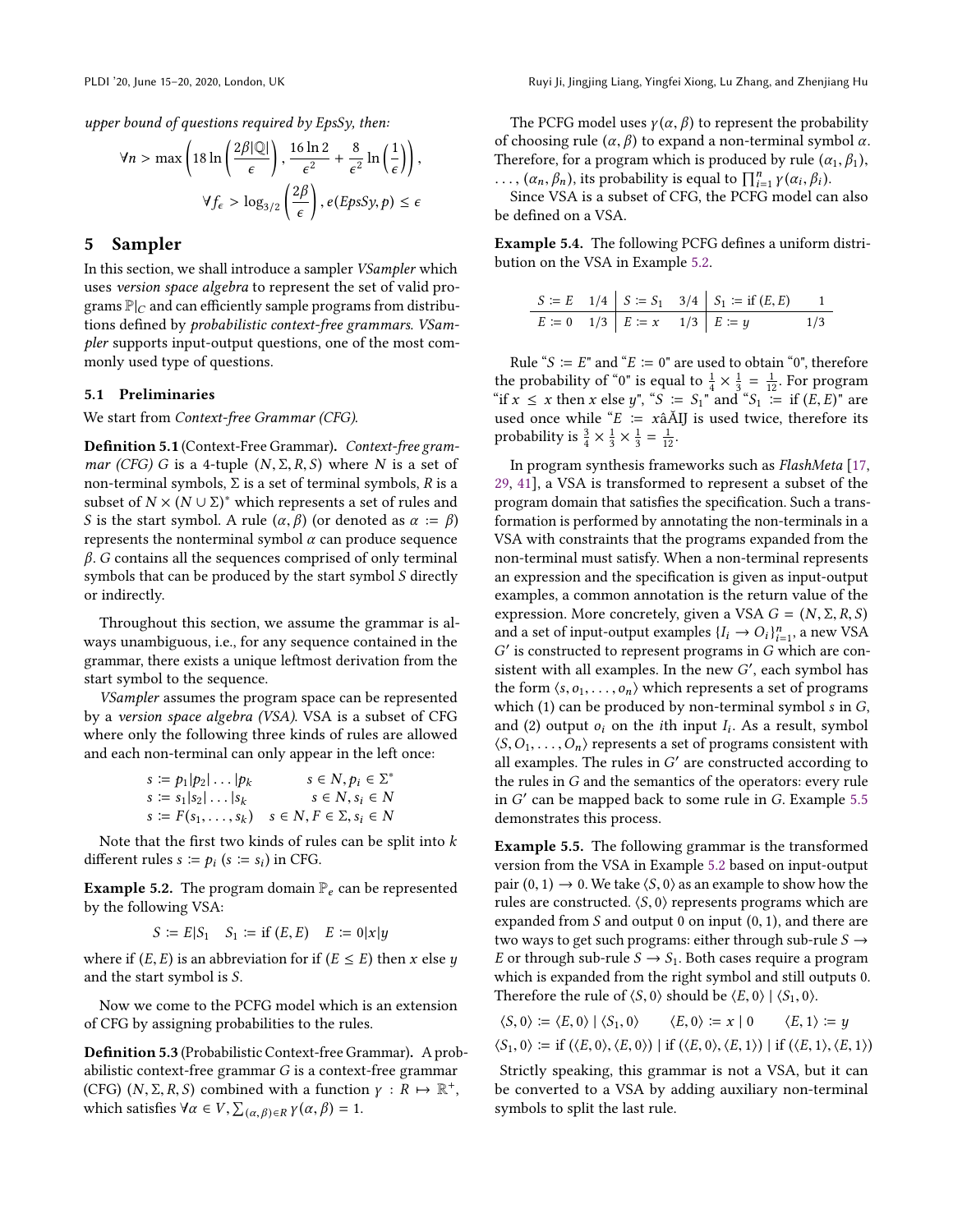#### 5.2 Sampling from VSA

Given program domain  $P$  defined on VSA  $G$ , examples  $C$  and a distribution  $\varphi$  over  $\mathbb P$  defined by a PCFG, *VSampler* firstly transforms G to the VSA G' representing  $\mathbb{P}|_C$  as in existing<br>approaches [17, 29, 41], and then samples programs from G' approaches  $[17, 29, 41]$  $[17, 29, 41]$  $[17, 29, 41]$  $[17, 29, 41]$  $[17, 29, 41]$ , and then samples programs from  $\overline{G}'$ according to the distribution  $\varphi|_C$ .

VSampler uses two functions  $GETPR(N)$  and  $SAMPLE(N)$ to perform sampling. Given a PCFG  $(V, \Sigma, R, S, \gamma)$ , the definitions of these two functions are shown in Figure [1.](#page-9-0) For each non-terminal symbol  $N$ , *VSampler* firstly uses  $GETPR$ to preprocess the sum of the probabilities of the programs in  $N$ . Utilizing those probabilities, function SAMPLE samples programs according to  $\varphi|_C$  by recursively sampling the subprograms.

Example 5.6. Assume VSampler is going to sample programs from VSA in Example [5.5](#page-7-2) and the PCFG in Example [5.4.](#page-7-3) Firstly, it uses GETPR to calculate the probability for each non-terminal symbol. and the results are:

| $GETPr(\langle E, 0 \rangle) = 2/3$   | $GETPR(\langle E, 1 \rangle) = 1/3$ |
|---------------------------------------|-------------------------------------|
| $GETPR(\langle S_1, 0 \rangle) = 7/9$ | $GETPr(\langle S, 0 \rangle) = 3/4$ |

Now consider the probability for "if  $x \leq y$  then x else y" to be sampled. Starting from  $\langle S, 0 \rangle$ , with probability 7/9, SAMPLE selects programs from  $\langle S_1, 0 \rangle$ . Then, with probability 2/7, it recurses into "if  $(\langle E, 0 \rangle, \langle E, 1 \rangle)$ ": The first parameter has  $1/2$  chance to be x while the second parameter must be y. In conclusion, the probability of "if  $x \leq y$  then x else y" is  $7/9 \times 2/7 \times 1/2 = 1/9$ , which is consistent with  $\varphi|_C$ .

#### 5.3 Properties of VSampler

Theorem [5.7](#page-8-1) demonstrates the correctness of VSampler on finite program domains.

<span id="page-8-1"></span>**Theorem 5.7.** For a program domain  $\mathbb{P}$ , an example sequence C and a distribution  $\varphi$  defined by a PCFG, let G be an acyclic VSA that represents  $\mathbb{P}|_C$ , then SAMPLE(S) is subject to the conditional distribution  $\varphi|_C$ , where S is the start symbol of V.

Besides the correctness, VSampler is also efficient on the time cost. Let *m* be the number of rules in the VSA,  $k_0$  be the maximum k among all rules and  $s_0$  be an upper bound of the programs' size, then the time complexities of GETPR and SAMPLE are  $O(mk_0)$  and  $O(s_0k_0)$ , respectively. So the time complexity for *VSampler* to generate t samples is  $O(mk_0 +$  $ts_0k_0$ ). Note that constructing such a VSA requires at least  $\Omega(mk_0)$  time, which means performing sampling is not the bottleneck of VSampler, especially when the number of samples is not large.

#### 5.4 Representing Size-Related Distribution

The success of enumeration based synthesizers [\[3,](#page-13-0) [4\]](#page-13-7) has shown that the size of a program is an important indicator of finding the most probable program. However, the PCFG model cannot encode any size-related distribution, since it is based on a context-free grammar. VSampler resolves this problem by constructing an auxiliary CFG which encodes size information into non-terminals.

**Definition 5.8** (Auxiliary CFG). Given a CFG  $(V, \Sigma, R, S)$ and a size limit  $n$ , its auxiliary CFG is a context-free grammar  $((V \times [n]) \cup \{S'\}, \Sigma, R', S')$ , where R' is defined as:

- For any  $(\alpha, \beta) \in R$  with k non-terminals in  $\beta$ , for any<br>nositive integers  $s_n \in [n]$   $((\alpha, 1 + \sum s_i) \beta')$  is positive integers  $s_1, \ldots, s_k \in [n]$ ,  $(\langle \alpha, 1 + \sum_i s_i \rangle, \beta')$  is added to R', where  $\beta'$  is constructed from  $\beta$  by replacing the *i*th non-terminal *z*<sub>1</sub>, with  $\langle z_1, s_2 \rangle$ ing the *i*th non-terminal  $v_i$  with  $\langle v_i, s_i \rangle$ .<br>For any  $s \in [n]$   $(S'/S \cap s)$  is added to  $R'$
- For any  $s \in [n]$ ,  $(S', \langle S, s \rangle)$  is added to  $R'$ .

For any CFG G and size limit *n*, its auxiliary CFG G' con-<br>ns exactly all programs in G with size at most *n*. Thus tains exactly all programs in  $G$  with size at most  $n$ . Thus PCFGs on G ′ can represent size-related distributions on G.

Example 5.9. The following PCFG represents a distribution on the VSA in Example [5.2,](#page-7-1) where the probability of a program is inversely proportional to its size:

| $S' \coloneqq \langle S, 1 \rangle$                 |                                                                                                | $1/2$ $S' \coloneqq \langle S, 3 \rangle$ $1/2$ $\langle S, 1 \rangle \coloneqq \langle E, 1 \rangle$ |     |
|-----------------------------------------------------|------------------------------------------------------------------------------------------------|-------------------------------------------------------------------------------------------------------|-----|
| $\langle S,3\rangle \coloneqq \langle S_1,3\rangle$ | $1   \langle S_1, 3 \rangle \coloneqq \text{if } (\langle E, 1 \rangle, \langle E, 1 \rangle)$ |                                                                                                       |     |
| $\langle E, 1 \rangle \coloneqq 0$                  | $1/3$ $\langle E, 1 \rangle \coloneqq x$ $1/3$ $\langle E, 1 \rangle \coloneqq y$              |                                                                                                       | 1/3 |

In this model, the probability of "0" is  $\frac{1}{2} \times 1 \times \frac{1}{3} = \frac{1}{6}$  and the probability of "if  $x \le x$  then x else y" is  $\frac{1}{2} \times 1^2 \times \frac{1}{9} = \frac{1}{18}$ .

## <span id="page-8-0"></span>6 Evaluation

To evaluate *SampleSy* and  $EpsSy$ , we report several experiments designed to answer the following research questions:

- RQ1: How do *SampleSy* and  $EpsSy$  compare against existing strategies?
- RQ2: How does the prior distribution affect the performance of SampleSy?
- RQ3: How does the number of the samples affect the performance of SampleSy and EpsSy?
- **RO4**: How does the value of  $f_{\epsilon}$  affect the performance of EpsSy?

#### 6.1 Implementation

We implemented  $SampleSy$  and  $EpsSy$  in C++ and used Z3 [\[13\]](#page-13-8) as the underlying SMT solver for them. Our implementation uses the SyGuS format to specify the synthesis task, and all the questions are in the form of input-output examples. Our implementation is open source and can be found in the supplementary material [\[1\]](#page-13-5).

For VSampler, we implemented the algorithm in FlashMeta [\[41\]](#page-14-17) to construct VSAs. For SampleSy, we used Second Order Solver [\[37\]](#page-14-15), a state-of-the-art solver-based synthesizer, to implement the decider. For  $EpsSy$ , we chose  $Euphony$  [\[31\]](#page-14-18), a synthesizer utilizing learned probabilistic models to find the best program, to be the recommender; for the benchmarks which are not supported by *Euphony*, we took *Eusolver* [\[4\]](#page-13-7), an efficient enumerative based synthesizer, instead.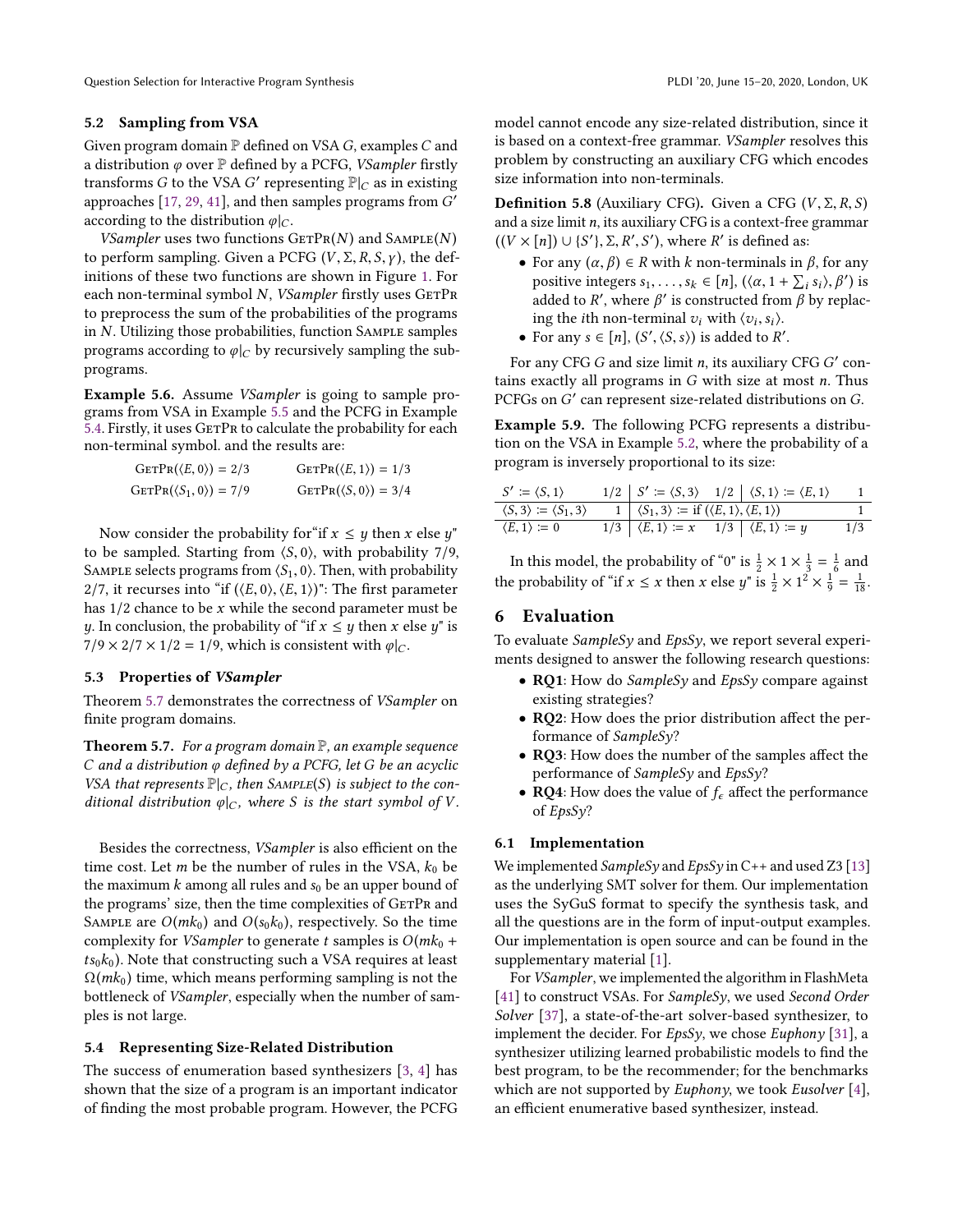$\overline{\phantom{a}}$ 

<span id="page-9-0"></span>
$$
\text{GETPr}(s) = \left\{ \begin{array}{ll} \sum_{i=1}^{k} \gamma(\sigma(s, p_i)) & s := p_1 | \dots | p_k \\ \sum_{i=1}^{k} (\gamma(\sigma(s, s_i)) \text{GETPr}(s_i)) & \text{SAMPLE}(s) = \begin{cases} p_i, i \propto \gamma(\sigma(s, p_i)) & s := p_1 | \dots | p_k \\ \text{SAMPLE}(s_i), i \propto (\gamma(\sigma(s, s_i)) \text{GETPr}(s_i)) & s := s_1 | \dots | s_k \\ F(\text{SAMPLE}(s_1), \dots, \text{SAMPLE}(s_k)) & s := F(s_1, \dots, s_k) \end{cases} \right\}
$$

Figure 1. The definitions of function GetPr and Sample used by *VSampler. i*  $\propto f(i)$  represents *i* is sampled from a distribution where Pr[ $i = a$ ] is proportional to  $f(a)$ , and  $\sigma$  is a function maps annotated rules in  $G'$  back to the origin rules in  $G$ .

#### <span id="page-9-1"></span>6.2 Compared Approach and Configuration

We implemented the random strategy used by Mayer et al. [\[36\]](#page-14-5), denoted as  $RandomSy$ , as the baseline for RQ1. In each turn, RandomSy repeatedly selects a question  $q$  from  $\mathbb Q$  randomly, until there are two remaining programs performing differently on q, i.e.,  $\exists p_1, p_2 \in \mathbb{P}|_C$ ,  $\mathbb{D}[p_1](q) \neq \mathbb{D}[p_2](q)$ . Such a formula can be evaluated by the decider described in Subsection [3.3,](#page-3-1) and in our implementation,  $RandomSy$  and  $SampleS<sub>V</sub>$  share the same decider.

For all strategies, we used a simulator to simulate the human-computer interaction: For each question (Line 4 in Algorithm [1](#page-3-0) and Line 9 in Algorithm [2\)](#page-5-1), the simulator firstly delays 1 minute to simulate the time cost for the developer to calculate the answer, and then sends the correct answer to the controller. Since this paper focuses on selecting the best question, we ignored other potential problems during the human-computer interaction, e.g., the user may make mistakes, for simplicity. Designing solutions for these problems is orthogonal to question selection and is future work. Besides, the response time, i.e., the time cost of Minimax in Algorithm [1](#page-3-0) and GETCHALLENGABLEQUERY in Algorithm [2,](#page-5-1) are limited to 2 seconds: when the number of samples is too large, starting from a small subset, we gradually extend the set until the time is used up.

For EpsSy, we set the threshold  $f_{\epsilon}$  to 5 by default. For SampleSy and EpsSy, we constructed a size-related distribution  $\varphi_s$  as the default prior distribution:  $\varphi_s(p) = (S \times n_{size(p)})^{-1}$ ,<br>where S is the maximum size of programs in  $\mathbb{P}$  and n, is where S is the maximum size of programs in P and  $n_i$  is<br>the number of programs with the size i in P  $\alpha$  has two the number of programs with the size *i* in  $\mathbb{P}$ .  $\varphi_s$  has two advantages: (1) The size of  $p$  is subject to a uniform distribution, i.e.,  $\varphi_s$  does not have any preference on size, which lets the samples better represent the whole space. (2) For a program space defined by a grammar,  $n_i$  increases exponentially when *i* increases. Therefore the smaller the size is the tially when i increases. Therefore the smaller the size is, the more probable a program will be chosen.

All of the following experiments were conducted on Intel Core i7-8700 3.2 GHz 6-Core Processor with 32GB of RAM. Our experiment data are available in the supplementary material [\[1\]](#page-13-5).

#### 6.3 Benchmarks and Experiments

We constructed two datasets Repair and String corresponding to two promising applications of interactive synthesis: program repair and string manipulation (e.g., data wrangling tasks in spreadsheets):

**Repair.** This dataset is based on the *Program Repair* track in SyGuS competition which contains 18 benchmarks extracted from the program repair process of real-word Java bugs. In each benchmark, a program needs to be synthesized from a given grammar G to satisfy a set of input-output examples. We used the following way to construct interactive synthesis benchmarks: (i) The program domain  $\mathbb P$  is defined by G plus a depth limitation. (ii) The question domain  $\mathbb Q$  is defined by the parameters of the target program, e.g. if the program takes two integers as the input, then  $\mathbb{Q} = \mathbb{Z} \times \mathbb{Z}$ where  $\mathbb Z$  represents the set of integers. (iii) The target program  $r$  is a program satisfying the input-output examples. Please note that the input-output examples are not available to the interactive synthesis systems.

String. This dataset is based on the string benchmarks collected by Lee et al. [\[31\]](#page-14-18), which contains 108 string-related benchmarks in SyGuS, 37 questions by spreadsheet users in StackOverflow, and 60 articles about Excel programming in Exceljet. All the benchmarks correspond to common data manipulation tasks in spreadsheet and a set of input-output examples are given for each benchmark. We converted those benchmarks into interactive synthesis tasks in the following way: (i) The program domain  $\mathbb P$  is defined by the grammar used in FlashFill [\[17\]](#page-14-1) plus a depth limitation. We did not use the original grammars in the benchmarks because they contain int/string conversions that are not supported by FlashMeta framework, which is used to implement VSam*pler.* (ii) The question domain  $Q$  contains all inputs in given examples. The maximum number of examples per benchmark is 400 and the average number is 45.8. We did not include inputs beyond the examples, because the tasks in string benchmarks are all data wrangling tasks, where it is not necessary to process data outside the benchmark. (iii) The target program  $r$  is a program satisfying all input-output examples.

While constructing benchmarks, a depth limit d was used to make the program space finite, and for all benchmarks, we set  $d$  to the maximum value that can be dealt by the client synthesizers within 1 minute: FlashFill in the sampler, Second-order Solver in the decider, EuSolver and Euphony in the recommender. Besides, we filter out all benchmarks which cannot be solved by those solvers even with smallest possible d. Table [1](#page-10-0) lists the information of the final datasets.

Based on the two datasets, we conducted four sets of experiments to answer the four research questions. In all the experiments, we repeated each single execution 5 times and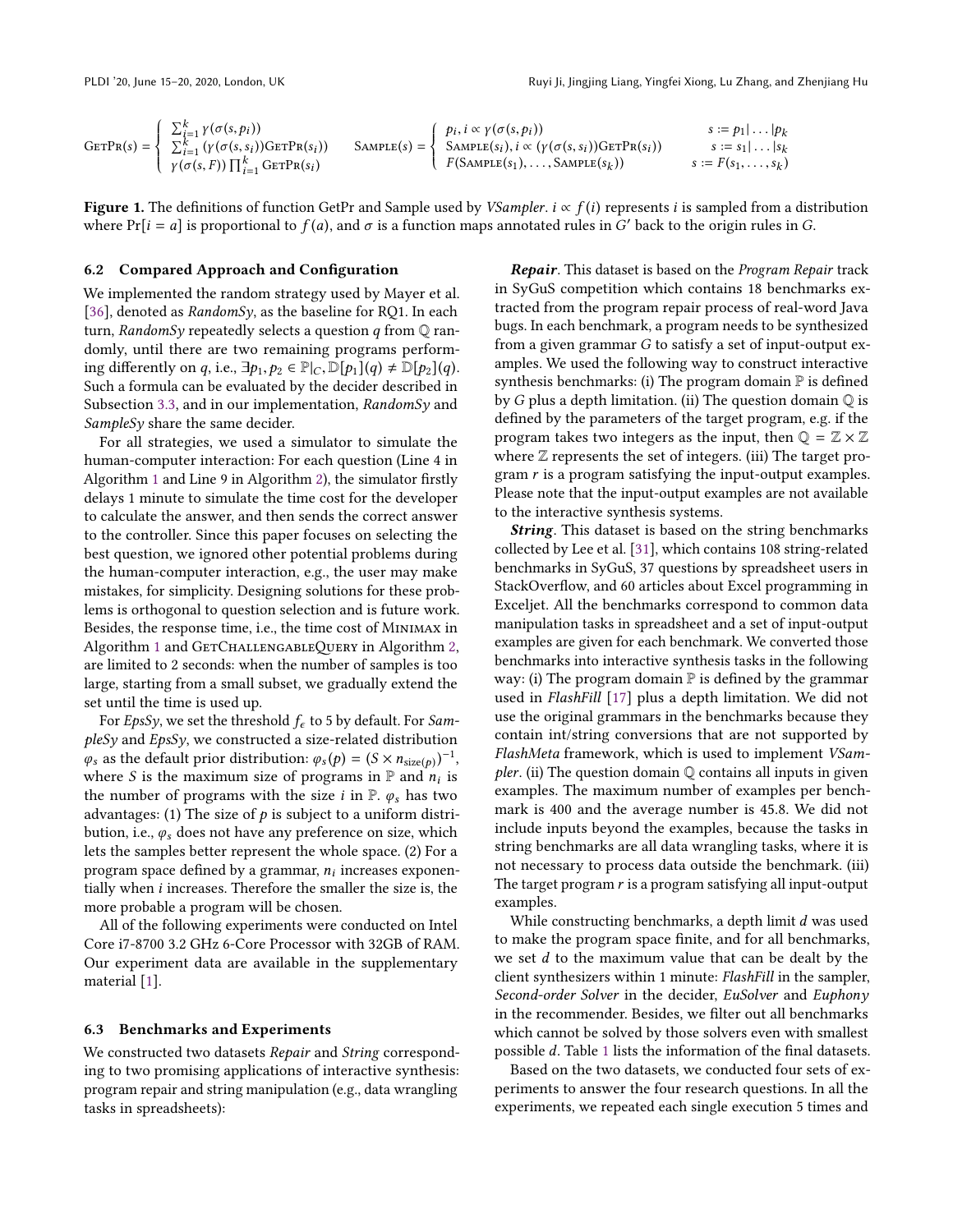Table 1. The overview of Repair and String

<span id="page-10-0"></span>

|                                                                         | Name          | #Benchmarks | Average $ \mathbb{P} $ | Maximum  P           |  |  |  |
|-------------------------------------------------------------------------|---------------|-------------|------------------------|----------------------|--|--|--|
|                                                                         | REPAIR        |             | $2.4 \times 10^{8}$    | $3.8 \times 10^{14}$ |  |  |  |
|                                                                         | <b>STRING</b> | 150         | $4.0 \times 10^{25}$   | $5.3 \times 10^{91}$ |  |  |  |
| The second column lists the number of benchmarks in each set. The third |               |             |                        |                      |  |  |  |

column shows the geometric mean of  $|\mathbb{P}|$  in each set while the forth column shows the largest one.

measured the average value, since all the approaches have randomness.

## 6.4 Exp 1: Comparison of Approaches (RQ1)

**Procedure.** In this experiment, we ran  $Samplesq$ , RandomS<sub>V</sub> and EpsSy on all benchmarks in two datasets until a program is synthesized and measured the number of questions required by them.

Results. Figure [2](#page-10-1) shows the results of this experiment. From this figure, we make the following observations.

<span id="page-10-1"></span>

For each approach, we sort the benchmarks in the increasing order of the number of questions and plot the *i*th benchmark as a point  $(i, y_i)$  where  $y_i$  is the overage number of questions on it  $y_i$  is the average number of questions on it.

#### Figure 2. The results of experiment 1

SampleSy. On average, RandomSy requires <sup>38</sup>.5% and <sup>13</sup>.9% more questions than SampleSy in Repair and String dataset respectively. Besides, Figure [2](#page-10-1) shows that the performance gap between *SampleSy* and *RandomSy* increases as the difficulty of the benchmark rises: On the hardest 30% benchmarks, RandomSy requires 117% more questions than SampleSy in Repair and <sup>24</sup>.8% more questions in String.

EpsSy. The overall error rate of EpsSy is 0.60%. On average, RandomSy requires 54.4% and 35.0% more quires than  $EpsSy$ in the two datasets. When only the hardest 30% benchmarks are considered, those ratios rise to 269% and <sup>84</sup>.6%, respectively. Comparing to  $SampleSy$ ,  $EpsSy$  can further reduce the number of questions even with a small error rate.

The tendency that SampleSy and EpsSy perform better on hard tasks is caused by the internal greedy strategy: minimax

branch aims to improve the quality of each question, and its benefits accumulate during the interaction. Therefore, the more the questions are, the longer the interaction will be, and thus the more significant the accumulated advantages of SampleSy and EpsSy will be.

#### 6.5 Exp 2: Comparison of Prior Distributions (RQ2)

Procedure. In this experiment, we tested the sensitivity of our approaches on the choice of prior distribution. As discussed in Section [6.2,](#page-9-1) *SampleSy* and *EpsSy* take  $\varphi_s(p) =$ <br>(S  $\times$  n  $\cdot$   $\leftrightarrow$ )<sup>-1</sup> as the prior distribution by default where S  $(S \times n_{\text{size}(p)})^{-1}$  as the prior distribution by default, where S<br>is the maximum size of programs in  $\mathbb{P}$  and n, is the number is the maximum size of programs in  $\mathbb P$  and  $n_i$  is the number<br>of programs with size *i* in  $\mathbb P$  Besides, we further considered of programs with size  $i$  in  $\mathbb{P}$ . Besides, we further considered the following distributions:

- *Enhanced*  $\varphi_s$ , in which we manually enhanced the accuracy of  $\varphi_s$ . At each sampling, with a probability of 0.1, the of  $\varphi_s$ . At each sampling, with a probability of 0.1, the sampler directly returns the target program and samples sampler directly returns the target program, and samples a program according to  $\varphi_s$  otherwise.
- Weakened  $\varphi_s$ , in which we manually weakened the accuracy of  $\varphi$ . At each sampling the sampler firstly samples racy of  $\varphi_s$ . At each sampling, the sampler firstly samples<br>a program a according to  $\varphi_s$ . If a is indistinguishable from a program p according to  $\varphi_s$ . If p is indistinguishable from<br>the target program, with a probability of 0.5 the sampler the target program, with a probability of <sup>0</sup>.5, the sampler resamples a program, and returns  $p$  otherwise.
- Uniform Distribution  $\varphi_u$ , in which the probability of all programs are equal.

Instead of sampling programs from a given distribution, many state-of-the-art synthesizers find the top-k programs according to a given ranking function [\[31,](#page-14-18) [41\]](#page-14-17). Therefore, we also explored the possibility of directly using these synthesizers as samplers: we evaluated a strategy, denoted as Minimal, in which the sampler enumerates programs in the increasing order of the size instead of truly sampling.

For each distribution mentioned above, we measured the average number of questions required by SampleSy and EpsSy on both datasets.

Results. The results are summarized in Table [2.](#page-11-0) In general, the effectiveness ranking of these distributions is: Enhanced  $\varphi_s$  > Default  $\varphi_s$  > Weakened  $\varphi_s$  > Uniform  $\varphi_u \approx$  Minimal, which demonstrates that the accuracy of the prior distribution does have a positive correlation to the performance of *SampleSy* and *EpsSy*. On the other hand, the impact is not significant: even when the distribution is Uniform  $\varphi_u$ or Minimal, SampleSy and EpsSy still perform much better than  $RandomSy$ . This result suggests that even if the distribution cannot be precisely determined, our algorithms can still perform well by either using a coarse distribution like the uniform distribution or directly using off-the-shelf synthesizers as samplers.

One surprising result is that in STRING,  $SampleSy$  with Uniform  $\varphi_u$  performs better than  $\varphi_s$ . A possible reason is that in the last few rounds most incorrect programs (prothat in the last few rounds, most incorrect programs (programs distinguishable from the target) have been excluded, and thus the probability of sampling remaining incorrect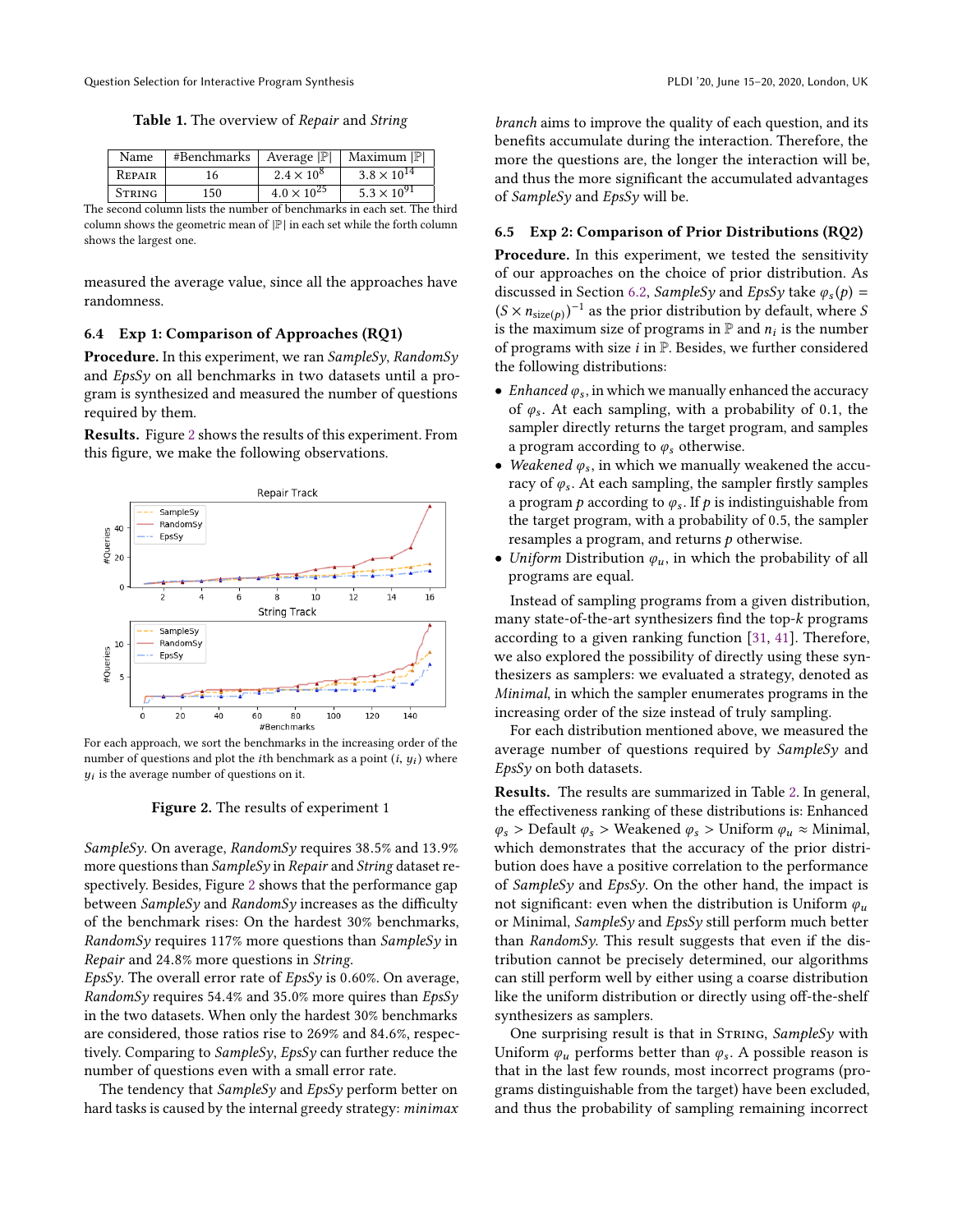| SampleSy |               |          | EpsSy  |               |          |
|----------|---------------|----------|--------|---------------|----------|
| REPAIR   | <b>STRING</b> | COMBINED | REPAIR | <b>STRING</b> | COMBINED |
| 8.100    | 3.511         | 3.947    | 6.538  | 2.937         | 3.278    |
| 7.375    | 3.463         | 3.835    | 6.538  | 2.910         | 3.254    |
| 7.113    | 3.477         | 3.822    | 6.025  | 2.846         | 3.147    |
| 9.938    | 3.327         | 3.958    | 6.337  | 3.227         | 3.520    |
| 7.950    | 3.660         | 4.067    | 6.050  | 3.235         | 3.500    |
| 12.963   | 4.082         | 4.938    | 12.963 | 4.082         | 4.938    |
|          |               |          |        |               |          |

<span id="page-11-0"></span>Table 2. The average number of required questions for SampleSy and EpsSy with each considered distribution on each dataset.

programs becomes extremely small. Note that the target of SampleSy is to exclude all incorrect programs: the lack of incorrect samples may mislead its decision. Since the size of an incorrect program is often large and  $\varphi_u$  is the most concentrated on large programs among all distributions in this experiment,  $\varphi_u$  suffers less on this issue. In STRING,  $\varphi_u$ sampled less than 5 incorrect programs in only 3% of the turns, while  $\varphi_s$  did the same for 9% of the turns. Please note that this issue does not exist for  $EpsSy$  since  $EpsSy$  directly returns when some semantics occurs too many times among samples.

## 6.6 Exp 3: Comparison of the Sample Size (RQ3)

**Procedure.** In this experiment, we ran  $SampleS<sub>V</sub>$  on all benchmarks with a limitation w on the number of samples, i.e., the sampler only returns at most w samples to the controller in each turn. We ran  $SampleS<sub>V</sub>$  three times with  $w = 2, 20, 5000$ , respectively and measured the number of questions required.

<span id="page-11-1"></span>

Figure 3. The results of experiment 3. The figure are drawn in the same way as Figure [2.](#page-10-1)

Results. The results are summarized in Figure [3.](#page-11-1) For convenience, we use  $S(k)$  to represent SampleSy with w equal to k. Figure [3](#page-11-1) shows that  $S(2)$  performs significantly worse than

 $S(5000)$ : On the hardest 30% benchmarks,  $S(2)$  takes 50.0% more questions than  $S(5000)$  in Repair and 12.7% more questions in String. However, such a performance gap disappears when  $w$  is only increased by 18: the curves representing for  $S(20)$  and  $S(5000)$  almost coincide in Figure [3.](#page-11-1) More precisely,  $S(20)$  only uses 3.6% more questions than  $S(5000)$  in Repair and <sup>0</sup>.5% more questions in String.

This result shows that the performance of  $SampleSy$  converges rapidly when w increases, which is consistent with Theorem [3.2.](#page-4-0)

## 6.7 Exp 4: Comparison of Values of  $f_\epsilon$  (RQ4)

**Procedure.** In this experiment, for each  $f_{\epsilon} \in [0, 5]$ , we ran  $EpsSv$  on all benchmarks, and recorded whether the result is correct and the number of questions required.

Results. The results of the experiment are summarized in Figure [4.](#page-11-2) We make the following observations from it:

<span id="page-11-2"></span>

Figure 4. The results of experiment 4 The  $x$ -axis represents the value of  $f_{\epsilon}$ , the left y-axis represents the error rate while the right  $y$ -axis represents the average number of questions required by EpsSy.

• For both datasets, the error rate drops exponentially when  $f_{\epsilon}$  increases, we are able to obtain a high accuracy with a small  $f_{\epsilon}$ . This result is consistent with Theorem [4.6.](#page-6-4) Moreover, the average number of questions only increases linearly (or even sub-linearly) when  $f_{\epsilon}$  increases, which means a much better accuracy can be obtained with only a small loss on the number questions.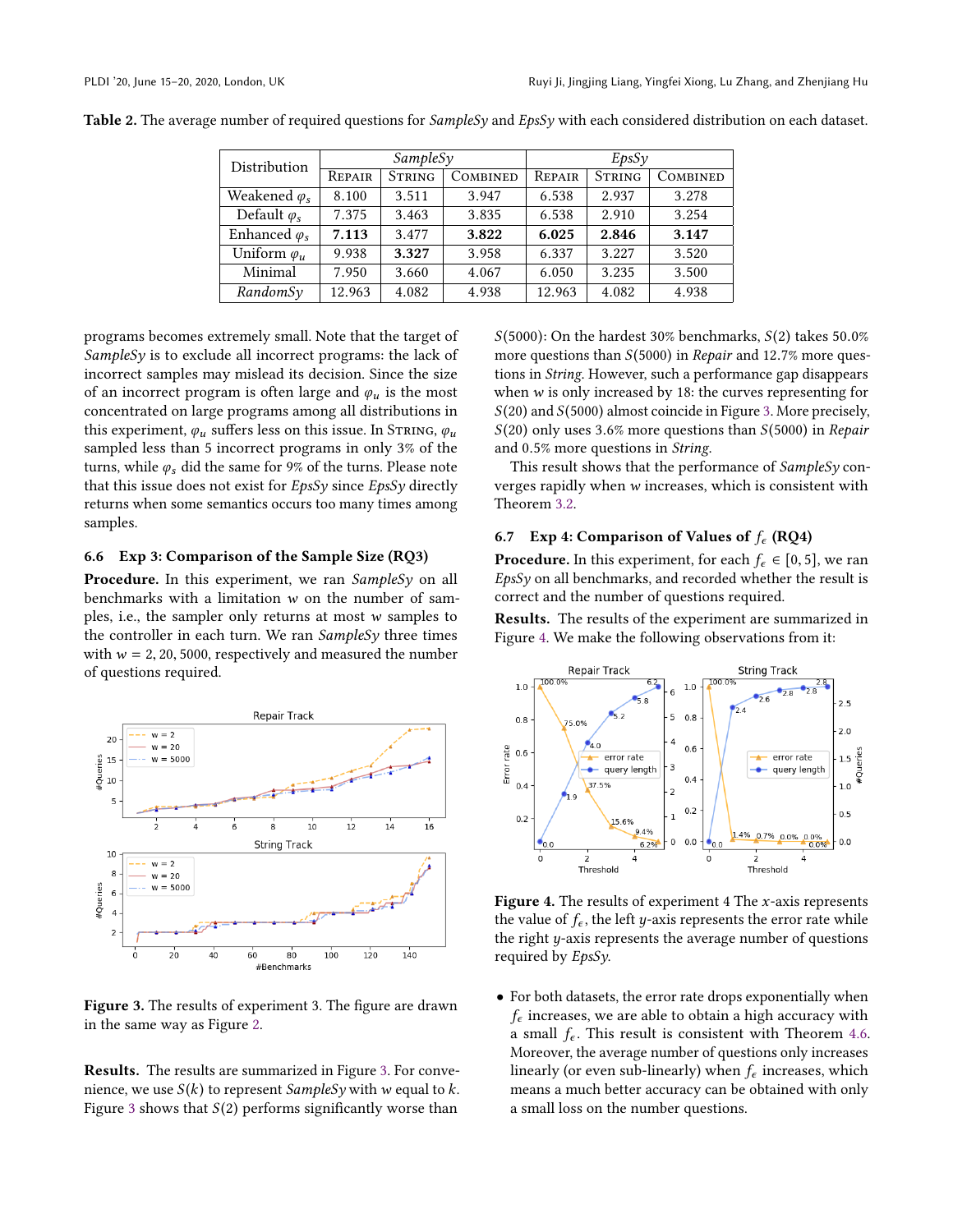• The error rate in *String* drops much faster than that in Repair while the number of questions increases much slower in String. This is because different termination conditions dominate EpsSy in the two datasets: For Repair, since the numbers of questions required are generally large, EpsSy terminates mainly when the confidence reaches  $f_{\epsilon}$ . Therefore the number of questions grows around linearly with  $f_{\epsilon}$  while the error rate drops relatively more slowly. For String, EpsSy terminates mainly when the conditional probability of some semantics is too large. Therefore the number of questions and the error rate is more independent with  $f_{\epsilon}$  than Repair.

## 7 Related Work

Question selection in interactive synthesis. As mentioned before, multiple existing interactive synthesis systems [\[36,](#page-14-5) [49\]](#page-15-4) already contain a question selection component. In those systems, the question selection components try to select a distinguishing question, i.e., at least two programs have different answer. Among all distinguishing questions, the selection is random. For example, Mayer et al. [\[36\]](#page-14-5) use input-output questions and randomly select input within a test suite until a distinguishing input is found. Wang et al. [\[49\]](#page-15-4) also use input-output questions and randomly mutate existing inputs until a distinguishing input is found. Such a selection component is equivalent to RandomSy in our evaluation. Compared to the existing approaches, our approach selects a question within the whole question space that approximates an optimal question, which significantly outperforms RandomSy as our evaluation indicates.

Padhi et al. [\[39\]](#page-14-19) explore another form of question selection problem for input-output questions. Their approach, called Significant Inputs, returns a set of questions in each turn and lets the user select which questions to answer among all selected questions. Significant Inputs uses a syntactic profile over structured inputs to perform the selection. Compared with Significant Inputs, our approach returns one question each turn and does not require a syntactic profile, applicable to unstructured inputs such as integers. Furthermore, our approach is the first to give the theoretical guarantees on disambiguation and the number of required queries. The two approaches can potentially be combined: Significant Inputs selects a set of questions while our approaches choose among these questions.

User-driven interactive synthesis. Besides asking easyto-answer questions, another form of interaction in program synthesis is to demonstrate a set of solutions to the user, and the user decides what actions to take to reduce the ambiguity. The actions include (1) selects a program from the demonstrated programs [\[36,](#page-14-5) [52\]](#page-15-5), (2) provides inputoutput examples to refine the specification [\[16,](#page-14-20) [26,](#page-14-21) [52\]](#page-15-5), and (3) changes some configuration options of the synthesis algorithm [\[5,](#page-13-9) [22,](#page-14-22) [26,](#page-14-21) [32\]](#page-14-23). In such interactions there is no question

selection problem, as it is the user who decides what action to take. In contrast to these approaches that give an open task to the user, our algorithms shift the burden of question selection from the user to the system, and the user only has to answer deterministic questions.

General framework of interactive program synthesis. Le et al. [\[30\]](#page-14-10) build an abstract model of interactive program synthesis along three dimensions: incrementality, step-based formulation, and feedback-based interaction. Our algorithms can be viewed as instantiations of the framework, providing feed-back interaction by selecting questions.

Counterexample guided inductive synthesis. Counterexample guided inductive synthesis (CEGIS) [\[3,](#page-13-0) [19,](#page-14-24) [47,](#page-15-1) [48\]](#page-15-6) assumes the existence of a verification oracle, which could verify whether a synthesized program is correct, and returns a counterexample if it is not. Oracle-guided inductive program synthesis (OGIS) [\[24\]](#page-14-25) is a generalization of CEGIS, which allows more types of questions to be asked to the oracle. CEGIS and OGIS are similar to interactive program synthesis as humans can be considered as an oracle. However, since OGIS and CEGIS focus on automated oracles, so far there is no practical algorithm for CEGIS/OGIS to minimize the number questions as far as we are aware. Furthermore, many questions considered in CEGIS/OGIS are not easy for human to answer, such as determining whether a program is correct.

Optimization Modulo Theories Solvers. Optimization Modulo Theories (OMT) is an extension of SMT which allows for finding models that optimize given objectives. Since finding the best question according to minimax branch is an optimization problem, OMT solvers [\[6,](#page-13-10) [7,](#page-13-11) [27,](#page-14-26) [33,](#page-14-27) [44,](#page-14-28) [45\]](#page-14-29) are related to our work. To deal with an optimization problem, existing OMT solvers require to encode the problem into some pre-designed domain-specific languages. However, encoding minimax branch, i.e., Definition [2.7,](#page-3-2) is a non-trivial challenge:  $w(\mathbb{P}_{|C\cup\{(q,a)\}})$  is an instance of *weighted model*<br>counting which is not supported by any existing OMT solver counting, which is not supported by any existing OMT solver. Therefore, instead of using OMT solvers to find the best question, we designed *SampleSy* and *EpsSy* to approximate minimax branch via sampling.

Optimal decision trees. Previously sections have discussed optimal decision trees [\[28\]](#page-14-13) and optimal question selection are mutually polynomial-time transformable. However, compared with interactive synthesis, the program/question/answer domains in optimal decision tree are usually much smaller, and thus strategies like minimax branch can be directly applied. Our work starts from minimax branch, and proposes a set of approximation algorithms to make it practical in interactive synthesis.

Active learning. Active learning is a research domain about finding objects with some target properties from a candidate domain by interactively asking questions to some oracle. In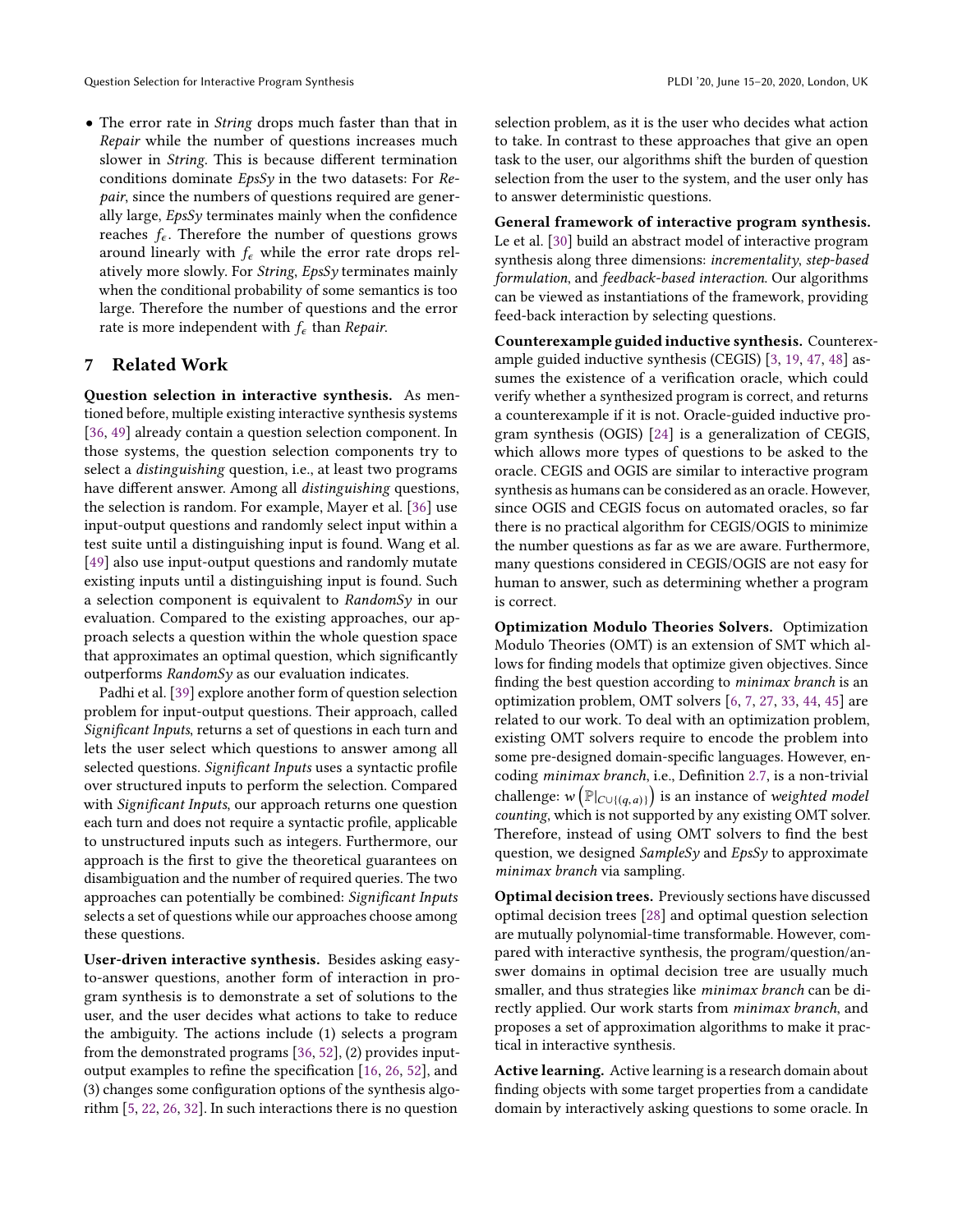this domain, the question selection problems are also studied to reduce the number of questions or to enhance the efficiency of a fixed number of questions. However, none of them can be directly applied to interactive program synthesis: (i) Some of them focus on specific models and utilizes concrete properties which do not hold in program synthesis, e.g., Bshouty [\[8\]](#page-13-12) studies exact learning, a sub problem of active learning that focuses on learning an exact model, but for only boolean functions; Schohn and Cohn [\[43\]](#page-14-30) study specifically for support vector machines(SVM). (ii) Some of the previous works focus on general question selection problems and their results cannot be applied to interactive program synthesis due to the scalability, e.g., Dasgupta [\[12\]](#page-13-13) analyzes a greedy strategy of which the time complexity is polynomial to the number of candidates, i.e., the size of the program space. (iii) Others only focus on theoretic results, e.g., Bshouty et al. [\[9\]](#page-13-14) proves multiple theoretic properties of exact learning, but these properties cannot be directly used to design algorithms. As we are aware, this paper is the first work studying the question selection problem for interactive program synthesis.

# 8 Conclusion

In this paper, we address the question selection in interactive program synthesis with the goal of minimizing the number of questions to the user. Staring from the minimax branch strategy, we design two efficient algorithms SampleSy and EpsSy for two different scenarios: SampleSy ensures the result to be correct while *EpsSy* has a bounded error rate. On the theoretical side, we show that both the loss of  $SampleS<sub>V</sub>$ comparing with *minimax branch* and the error rate of  $EpsSv$ are bounded. On the practical side, we implement these two approaches and our evaluation shows that both algorithms outperform the existing strategies significantly.

# Appendices

The appendix can be found in the supplementary material [\[1\]](#page-13-5) and consists of two parts. The first part discusses the relation between optimal question selection and optimal decision tree, and the second part gives the proofs for all other theorems in the paper.

# Acknowledgements

We thank Yican Sun and the anonymous PLDI reviewers for valuable feedback on this work. This work is supported in part by the National Key Research and Development Program of China under Grant No. 2017YFB1001803, National Natural Science Foundation of China under Grant Nos. 61922003 and 61672045.

# References

<span id="page-13-5"></span>[1] [n. d.]. Supplementary Material. <https://github.com/jiry17/IntSy>.

- <span id="page-13-3"></span>[2] Micah Adler and Brent Heeringa. 2008. Approximating optimal binary decision trees. In Approximation, Randomization and Combinatorial Optimization. Algorithms and Techniques. Springer, 1–9.
- <span id="page-13-0"></span>[3] Rajeev Alur, Rastislav Bodík, Garvit Juniwal, Milo M. K. Martin, Mukund Raghothaman, Sanjit A. Seshia, Rishabh Singh, Armando Solar-Lezama, Emina Torlak, and Abhishek Udupa. 2013. Syntaxguided synthesis. In Formal Methods in Computer-Aided Design, FM-CAD 2013, Portland, OR, USA, October 20-23, 2013. 1–8.
- <span id="page-13-7"></span>[4] Rajeev Alur, Arjun Radhakrishna, and Abhishek Udupa. 2017. Scaling Enumerative Program Synthesis via Divide and Conquer. In Tools and Algorithms for the Construction and Analysis of Systems - 23rd International Conference, TACAS 2017, Held as Part of the European Joint Conferences on Theory and Practice of Software, ETAPS 2017, Uppsala, Sweden, April 22-29, 2017, Proceedings, Part I. 319–336. [https://doi.org/](https://doi.org/10.1007/978-3-662-54577-5_18) [10.1007/978-3-662-54577-5\\_18](https://doi.org/10.1007/978-3-662-54577-5_18)
- <span id="page-13-9"></span>[5] Shaon Barman, Rastislav Bodík, Satish Chandra, Emina Torlak, Arka Aloke Bhattacharya, and David Culler. 2015. Toward tool support for interactive synthesis. In 2015 ACM International Symposium on New Ideas, New Paradigms, and Reflections on Programming and Software, Onward! 2015, Pittsburgh, PA, USA, October 25-30, 2015. 121–136.
- <span id="page-13-10"></span>[6] Nikolaj Bjørner and Anh-Dung Phan. 2014. νZ - Maximal Satisfaction with Z3. In 6th International Symposium on Symbolic Computation in Software Science, SCSS 2014, Gammarth, La Marsa, Tunisia, December 7-8, 2014. 1–9. <http://www.easychair.org/publications/paper/200953>
- <span id="page-13-11"></span>[7] Nikolaj Bjørner, Anh-Dung Phan, and Lars Fleckenstein. 2015. <sup>ν</sup>Z - An Optimizing SMT Solver. In Tools and Algorithms for the Construction and Analysis of Systems - 21st International Conference, TACAS 2015, Held as Part of the European Joint Conferences on Theory and Practice of Software, ETAPS 2015, London, UK, April 11-18, 2015. Proceedings. 194–199. [https://doi.org/10.1007/978-3-662-46681-0\\_14](https://doi.org/10.1007/978-3-662-46681-0_14)
- <span id="page-13-12"></span>[8] Nader H. Bshouty. 1995. Exact Learning Boolean Functions via the Monotone Theory. Electronic Colloquium on Computational Complexity (ECCC) 2, 8 (1995). [http://eccc.hpi-web.de/eccc-reports/1995/TR95-](http://eccc.hpi-web.de/eccc-reports/1995/TR95-008/index.html) [008/index.html](http://eccc.hpi-web.de/eccc-reports/1995/TR95-008/index.html)
- <span id="page-13-14"></span>[9] Nader H. Bshouty, Richard Cleve, Ricard Gavaldà, Sampath Kannan, and Christino Tamon. 1996. Oracles and Queries That Are Sufficient for Exact Learning. J. Comput. Syst. Sci. 52, 3 (1996), 421–433. [https:](https://doi.org/10.1006/jcss.1996.0032) [//doi.org/10.1006/jcss.1996.0032](https://doi.org/10.1006/jcss.1996.0032)
- <span id="page-13-6"></span>[10] Venkatesan T Chakaravarthy, Vinayaka Pandit, Sambuddha Roy, Pranjal Awasthi, and Mukesh Mohania. 2007. Decision trees for entity identification: Approximation algorithms and hardness results. In Proceedings of the twenty-sixth ACM SIGMOD-SIGACT-SIGART symposium on Principles of database systems. ACM, 53–62.
- <span id="page-13-4"></span>[11] Venkatesan T Chakaravarthy, Vinayaka Pandit, Sambuddha Roy, and Yogish Sabharwal. 2009. Approximating decision trees with multiway branches. In International Colloquium on Automata, Languages, and Programming. Springer, 210–221.
- <span id="page-13-13"></span>[12] Sanjoy Dasgupta. 2004. Analysis of a greedy active learning strategy. In Advances in Neural Information Processing Systems 17 [Neural Information Processing Systems, NIPS 2004, December 13-18, 2004, Vancouver, British Columbia, Canada]. 337–344. [http://papers.nips.cc/paper/2636](http://papers.nips.cc/paper/2636-analysis-of-a-greedy-active-learning-strategy) [analysis-of-a-greedy-active-learning-strategy](http://papers.nips.cc/paper/2636-analysis-of-a-greedy-active-learning-strategy)
- <span id="page-13-8"></span>[13] Leonardo De Moura and Nikolaj Bjørner. 2008. Z3: An efficient SMT solver. In International conference on Tools and Algorithms for the Construction and Analysis of Systems. Springer, 337–340.
- <span id="page-13-1"></span>[14] Yu Feng, Ruben Martins, Osbert Bastani, and Isil Dillig. 2018. Program synthesis using conflict-driven learning. In Proceedings of the 39th ACM SIGPLAN Conference on Programming Language Design and Implementation, PLDI 2018, Philadelphia, PA, USA, June 18-22, 2018. 420–435.
- <span id="page-13-2"></span>[15] Yu Feng, Ruben Martins, Jacob Van Geffen, Isil Dillig, and Swarat Chaudhuri. [n. d.]. Component-based synthesis of table consolidation and transformation tasks from examples. In Proceedings of the 38th ACM SIGPLAN Conference on Programming Language Design and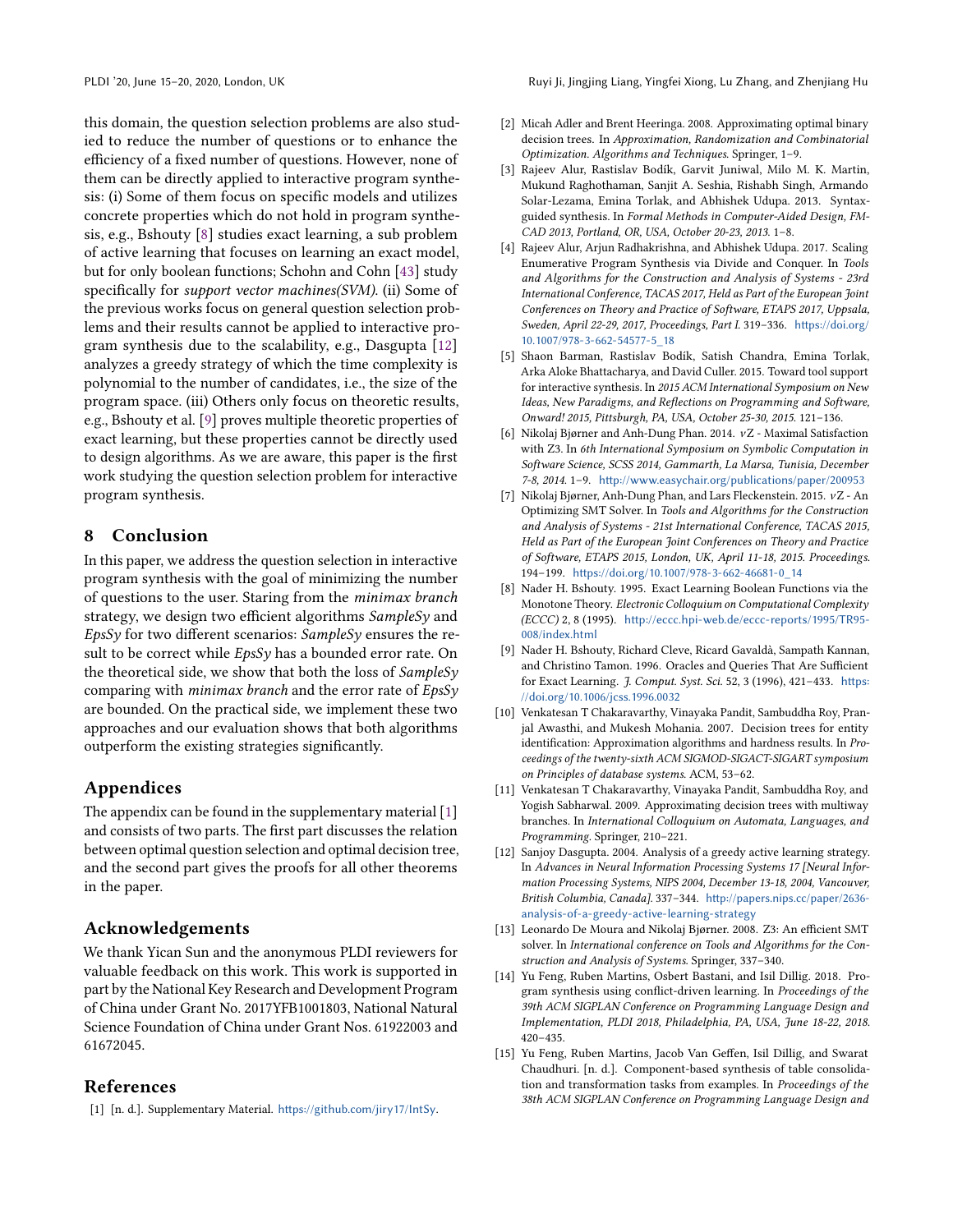Implementation, PLDI 2017, Barcelona, Spain, June 18-23, 2017.

- <span id="page-14-20"></span>[16] Joel Galenson, Philip Reames, Rastislav Bodik, Bjorn Hartmann, and Koushik Sen. 2014. CodeHint: dynamic and interactive synthesis of code snippets. In 36th International Conference on Software Engineering, ICSE '14, Hyderabad, India - May 31 - June 07, 2014. 653–663.
- <span id="page-14-1"></span>[17] Sumit Gulwani. 2011. Automating string processing in spreadsheets using input-output examples. In Proceedings of the 38th ACM SIGPLAN-SIGACT Symposium on Principles of Programming Languages, POPL 2011, Austin, TX, USA, January 26-28, 2011. 317–330.
- <span id="page-14-6"></span>[18] Sumit Gulwani and Prateek Jain. 2017. Programming by Examples: PL meets ML. In APLAS.
- <span id="page-14-24"></span>[19] Sumit Gulwani, Susmit Jha, Ashish Tiwari, and Ramarathnam Venkatesan. 2011. Synthesis of loop-free programs. In Proceedings of the 32nd ACM SIGPLAN Conference on Programming Language Design and Implementation, PLDI 2011, San Jose, CA, USA, June 4-8, 2011. 62–73.
- <span id="page-14-0"></span>[20] Sumit Gulwani, Oleksandr Polozov, and Rishabh Singh. 2017. Program Synthesis. Foundations and Trends in Programming Languages 4, 1-2 (2017), 1–119.
- <span id="page-14-11"></span>[21] Anupam Gupta, Viswanath Nagarajan, and R Ravi. 2017. Approximation algorithms for optimal decision trees and adaptive TSP problems. Mathematics of Operations Research 42, 3 (2017), 876–896.
- <span id="page-14-22"></span>[22] Tihomir Gvero, Viktor Kuncak, and Ruzica Piskac. 2011. Interactive Synthesis of Code Snippets. In Computer Aided Verification - 23rd International Conference, CAV 2011, Snowbird, UT, USA, July 14-20, 2011. Proceedings. 418–423.
- <span id="page-14-14"></span>[23] Susmit Jha, Sumit Gulwani, Sanjit A. Seshia, and Ashish Tiwari. 2010. Oracle-guided component-based program synthesis. In Proceedings of the 32nd ACM/IEEE International Conference on Software Engineering - Volume 1, ICSE 2010, Cape Town, South Africa, 1-8 May 2010. 215–224.
- <span id="page-14-25"></span>[24] Susmit Jha and Sanjit A. Seshia. 2017. A theory of formal synthesis via inductive learning. Acta Inf. 54, 7 (2017), 693–726.
- <span id="page-14-12"></span>[25] Mark Johnson. 1998. PCFG Models of Linguistic Tree Representations. Computational Linguistics 24, 4 (1998), 613–632.
- <span id="page-14-21"></span>[26] Sean Kandel, Andreas Paepcke, Joseph M. Hellerstein, and Jeffrey Heer. 2011. Wrangler: interactive visual specification of data transformation scripts. In Proceedings of the International Conference on Human Factors in Computing Systems, CHI 2011, Vancouver, BC, Canada, May 7-12, 2011. 3363–3372.
- <span id="page-14-26"></span>[27] Daniel Larraz, Albert Oliveras, Enric Rodríguez-Carbonell, and Albert Rubio. 2014. Minimal-Model-Guided Approaches to Solving Polynomial Constraints and Extensions. In Theory and Applications of Satisfiability Testing - SAT 2014 - 17th International Conference, Held as Part of the Vienna Summer of Logic, VSL 2014, Vienna, Austria, July 14-17, 2014. Proceedings. 333–350. [https://doi.org/10.1007/978-3-319-09284-3\\_25](https://doi.org/10.1007/978-3-319-09284-3_25)
- <span id="page-14-13"></span>[28] Hyafil Laurent and Ronald L Rivest. 1976. Constructing optimal binary decision trees is NP-complete. Information processing letters 5, 1 (1976), 15–17.
- <span id="page-14-16"></span>[29] Vu Le and Sumit Gulwani. 2014. FlashExtract: a framework for data extraction by examples. In ACM SIGPLAN Conference on Programming Language Design and Implementation, PLDI '14, Edinburgh, United Kingdom - June 09 - 11, 2014. 542–553.
- <span id="page-14-10"></span>[30] Vu Le, Daniel Perelman, Oleksandr Polozov, Mohammad Raza, Abhishek Udupa, and Sumit Gulwani. 2017. Interactive Program Synthesis. CoRR abs/1703.03539 (2017).
- <span id="page-14-18"></span>[31] Woosuk Lee, Kihong Heo, Rajeev Alur, and Mayur Naik. 2018. Accelerating search-based program synthesis using learned probabilistic models. In Proceedings of the 39th ACM SIGPLAN Conference on Programming Language Design and Implementation, PLDI 2018, Philadelphia, PA, USA, June 18-22, 2018. 436–449. [https://doi.org/10.1145/](https://doi.org/10.1145/3192366.3192410) [3192366.3192410](https://doi.org/10.1145/3192366.3192410)
- <span id="page-14-23"></span>[32] Alan Leung, John Sarracino, and Sorin Lerner. 2015. Interactive parser synthesis by example. In Proceedings of the 36th ACM SIGPLAN Conference on Programming Language Design and Implementation, Portland, OR, USA, June 15-17, 2015. 565–574.
- <span id="page-14-27"></span>[33] Yi Li, Aws Albarghouthi, Zachary Kincaid, Arie Gurfinkel, and Marsha Chechik. 2014. Symbolic optimization with SMT solvers. In The 41st Annual ACM SIGPLAN-SIGACT Symposium on Principles of Programming Languages, POPL '14, San Diego, CA, USA, January 20-21, 2014. 607–618. <https://doi.org/10.1145/2535838.2535857>
- <span id="page-14-8"></span>[34] Fan Long and Martin Rinard. 2016. Automatic patch generation by learning correct code. In Proceedings of the 43rd Annual ACM SIGPLAN-SIGACT Symposium on Principles of Programming Languages. 298–312. <https://doi.org/10.1145/2837614.2837617>
- <span id="page-14-2"></span>[35] Ruben Martins, Jia Chen, Yanju Chen, Yu Feng, and Isil Dillig. 2019. Trinity: An Extensible Synthesis Framework for Data Science. PVLDB 12, 12 (2019), 1914–1917.
- <span id="page-14-5"></span>[36] Mikaël Mayer, Gustavo Soares, Maxim Grechkin, Vu Le, Mark Marron, Oleksandr Polozov, Rishabh Singh, Benjamin G. Zorn, and Sumit Gulwani. 2015. User Interaction Models for Disambiguation in Programming by Example. In UIST. ACM, 291–301.
- <span id="page-14-15"></span>[37] Sergey Mechtaev, Alberto Griggio, Alessandro Cimatti, and Abhik Roychoudhury. 2018. Symbolic execution with existential second-order constraints. In Proceedings of the 2018 ACM Joint Meeting on European Software Engineering Conference and Symposium on the Foundations of Software Engineering, ESEC/SIGSOFT FSE 2018, Lake Buena Vista, FL, USA, November 04-09, 2018. 389–399. [https://doi.org/10.1145/3236024.](https://doi.org/10.1145/3236024.3236049) [3236049](https://doi.org/10.1145/3236024.3236049)
- <span id="page-14-7"></span>[38] Hong Mei and Lu Zhang. 2018. Can big data bring a breakthrough for software automation? Sci. China Inf. Sci. 61, 5 (2018), 056101:1– 056101:3. <https://doi.org/10.1007/s11432-017-9355-3>
- <span id="page-14-19"></span>[39] Saswat Padhi, Prateek Jain, Daniel Perelman, Oleksandr Polozov, Sumit Gulwani, and Todd D. Millstein. 2018. FlashProfile: a framework for synthesizing data profiles. PACMPL 2, OOPSLA (2018), 150:1–150:28.
- <span id="page-14-3"></span>[40] Phitchaya Mangpo Phothilimthana, Aditya Thakur, Rastislav Bodík, and Dinakar Dhurjati. 2016. Scaling up Superoptimization. In Proceedings of the Twenty-First International Conference on Architectural Support for Programming Languages and Operating Systems, ASPLOS '16, Atlanta, GA, USA, April 2-6, 2016. 297–310. [https://doi.org/10.1145/](https://doi.org/10.1145/2872362.2872387) [2872362.2872387](https://doi.org/10.1145/2872362.2872387)
- <span id="page-14-17"></span>[41] Oleksandr Polozov and Sumit Gulwani. 2015. FlashMeta: a framework for inductive program synthesis. In Proceedings of the 2015 ACM SIGPLAN International Conference on Object-Oriented Programming, Systems, Languages, and Applications, OOPSLA 2015, part of SPLASH 2015, Pittsburgh, PA, USA, October 25-30, 2015. 107–126.
- <span id="page-14-9"></span>[42] Zichao Qi, Fan Long, Sara Achour, and Martin Rinard. 2015. An Analysis of Patch Plausibility and Correctness for Generate-and-validate Patch Generation Systems (ISSTA 2015). 24–36.
- <span id="page-14-30"></span>[43] Greg Schohn and David Cohn. 2000. Less is More: Active Learning with Support Vector Machines. In Proceedings of the Seventeenth International Conference on Machine Learning (ICML 2000), Stanford University, Stanford, CA, USA, June 29 - July 2, 2000. 839–846.
- <span id="page-14-28"></span>[44] Roberto Sebastiani and Patrick Trentin. 2015. OptiMathSAT: A Tool for Optimization Modulo Theories. In Computer Aided Verification - 27th International Conference, CAV 2015, San Francisco, CA, USA, July 18-24, 2015, Proceedings, Part I. 447–454. [https://doi.org/10.1007/978-](https://doi.org/10.1007/978-3-319-21690-4_27) [3-319-21690-4\\_27](https://doi.org/10.1007/978-3-319-21690-4_27)
- <span id="page-14-29"></span>[45] Roberto Sebastiani and Patrick Trentin. 2015. Pushing the Envelope of Optimization Modulo Theories with Linear-Arithmetic Cost Functions. In Tools and Algorithms for the Construction and Analysis of Systems - 21st International Conference, TACAS 2015, Held as Part of the European Joint Conferences on Theory and Practice of Software, ETAPS 2015, London, UK, April 11-18, 2015. Proceedings. 335–349. [https://doi.org/10.1007/978-3-662-46681-0\\_27](https://doi.org/10.1007/978-3-662-46681-0_27)
- <span id="page-14-4"></span>[46] Armando Solar-Lezama, Rodric M. Rabbah, Rastislav Bodík, and Kemal Ebcioglu. 2005. Programming by sketching for bit-streaming programs. In Proceedings of the ACM SIGPLAN 2005 Conference on Programming Language Design and Implementation, Chicago, IL, USA, June 12-15, 2005. 281–294. <https://doi.org/10.1145/1065010.1065045>